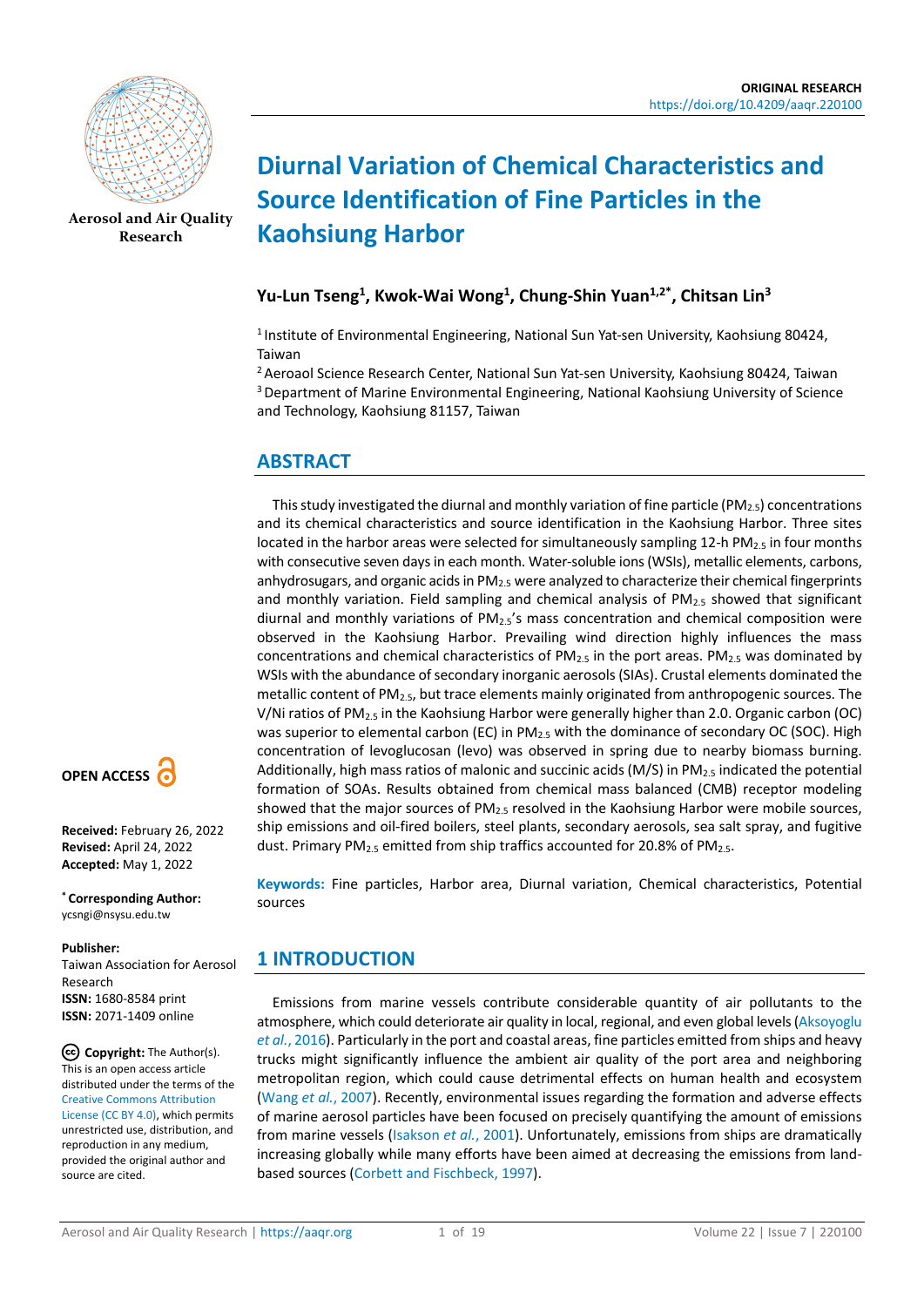

Sea harbors play an important role for cross-continent cargo transport worldwide. In particular, ship traffics represent a comprehensive indicator for world economic development [\(Brandt](#page-15-3) *et al.*, [2013\)](#page-15-3). However, they might also have negative impacts on atmospheric air quality, global warming, and global radiation balance as well [\(Brandt](#page-15-3) *et al.*, 2013). Exhausts from ships/vessels are mostly emitted while cruising at open waters and berthed in the harbors [\(Winnes](#page-17-1) *et al.*, 2015). Nevertheless, due to the closeness of harbors to the densely populated metropolitan areas, ship emissions from the port areas could be of great significance as potential air pollution sources which might cause detrimental effects on human health mainly depending upon the concentrations of air pollutants near the vulnerable receptors (Liu *et al.*[, 2016\)](#page-16-0).

A sea-land breeze is a local air circulation that occurs at the coastal regions due to a thermal contrast between sea and land (Tsai *et al.*[, 2011\)](#page-17-2). The recirculation of air pollutants associated with sea-land breezes and the thermal internal boundary layer (TIBL) is often recognized as the cause of consistent air pollution problems in the coastal areas [\(Miller, 2003\)](#page-16-1). Influenced by sealand breeze circulation, air pollutants transported by seaward return airflow can be recirculated landward, resulting in the accumulation of air pollutants in the coastal areas (Tsai *et al.*[, 2011;](#page-17-2) [Xu](#page-17-3)  [and Zhang, 2020\)](#page-17-3). Previous studies reported that the occurrence of sea-land breeze circulation can easily lead to poor air quality in the coastal area (Ding *et al.*[, 2004;](#page-15-4) [Fung, 2005;](#page-15-5) Li *et al.*[, 2020\)](#page-16-2). Thus, air pollutants emitted from the harbor areas could be affected by the sea-land breezes, causing poor ambient air quality in the harbor areas as well as the neighboring metropolitan areas.

On-ocean shipping is regarded as an essential source of air pollutants including sulfur oxides (SOx), nitrogen oxides (NOx), carbon monoxide (CO), volatile organic compounds (VOCs), greenhouse gases (GHGs), and particulate matter (PM) [\(Corbett and Fischbeck, 1997\)](#page-15-2). Air pollutants emitted from vessels can be blown leeward over hundreds and thousands of kilometers away from the coastline, which could significantly influence the downwind marine air quality. Ship emissions have become one of the rapid-growing mobile sources due to the significant increase of global shipping traffics. Previous study predicted that ship emissions could contribute approximately 17% of global CO2 emissions in 2050 [\(Cames](#page-15-6) *et al.*, 2015). Additionally, shipping emissions in East Asia have resulted in 14,500–37,500 premature deaths in 2013 [\(Corbett](#page-15-7) *et al.*, 2007; Liu *[et al.](#page-16-0)*, [2016\)](#page-16-0). In the eastern Asian countries, especially in the megacities, industrial sources, transportation exhausts, and anthropogenic emissions remain a significant concern due to high emissions of air pollutants, which overall contribute 18–28% of total PM2.5 emissions (Fu and [Chen, 2017;](#page-15-8) Liu *[et al.](#page-16-3)*, [2017\)](#page-16-3). The ship emissions of PM $_{2.5}$  depend on their physical and chemical properties in a complex way. The carbonaceous particle, including organic carbon (OC) and elemental carbon (EC), is considered as the dominate composition, and might cause visibility impairment and monument discoloration. Several heavy metals, such as Cr, V, Ni, Cd, Pb and others, emission from the large implements and container trucks. These species could be as indicator for harbor emission. Therefore, it is required to investigate the effects of shipping emissions on local and regional air quality. The influences of ship transportation on the coastal and offshore air quality might differ in various geological regions due to major crucial factors including ship traffics, meteorological condition, and topographic terrain. For instance, the increase of ambient  $PM_{2.5}$  concentrations in the offshore marine air is highly correlated to ship emissions in several European countries [\(Aksoyoglu](#page-15-0) *et al.*, [2016;](#page-15-0) [Marelle](#page-16-4) *et al.*, 2016). In China, although high concentrations of air pollutants result mainly from the formation of SIAs (i.e., sulfate, nitrate, and ammonium) emitted from anthropogenic sources, another contributor might be ship emissions in the coastal cities (Lang *et al.*[, 2017;](#page-16-5) [Lv](#page-16-6) *et al.*[, 2018\)](#page-16-6).

Reducing emissions from land sources such as anthropogenic emissions and vehicular exhausts can be achieved by domestic legislation. However, controlling tail exhausts from ships is an important issue regarding international marine conventions. International Maritime Organization (IMO) is devoted to protect the marine environment by reducing air pollutants emitted from on-ocean ships. The International Convention for the Prevention of Marine Pollution (MARPOL) has been published in Ships Annex VI [\(Julian, 2000\)](#page-16-7), in which four specific maritime regions are divided as Emission Control Areas (ECAs). The restrictions of ship emissions from 2009 to 2011 have significantly reduced the ambient concentration of  $SO<sub>2</sub>$  in the northern ECA of Europe. Moreover, sulfur emissions in the ECAs near Europe have increased during the past few years although landbased emissions have gradually decreased [\(Johansson](#page-16-8) *et al.*, 2013). According to the Environment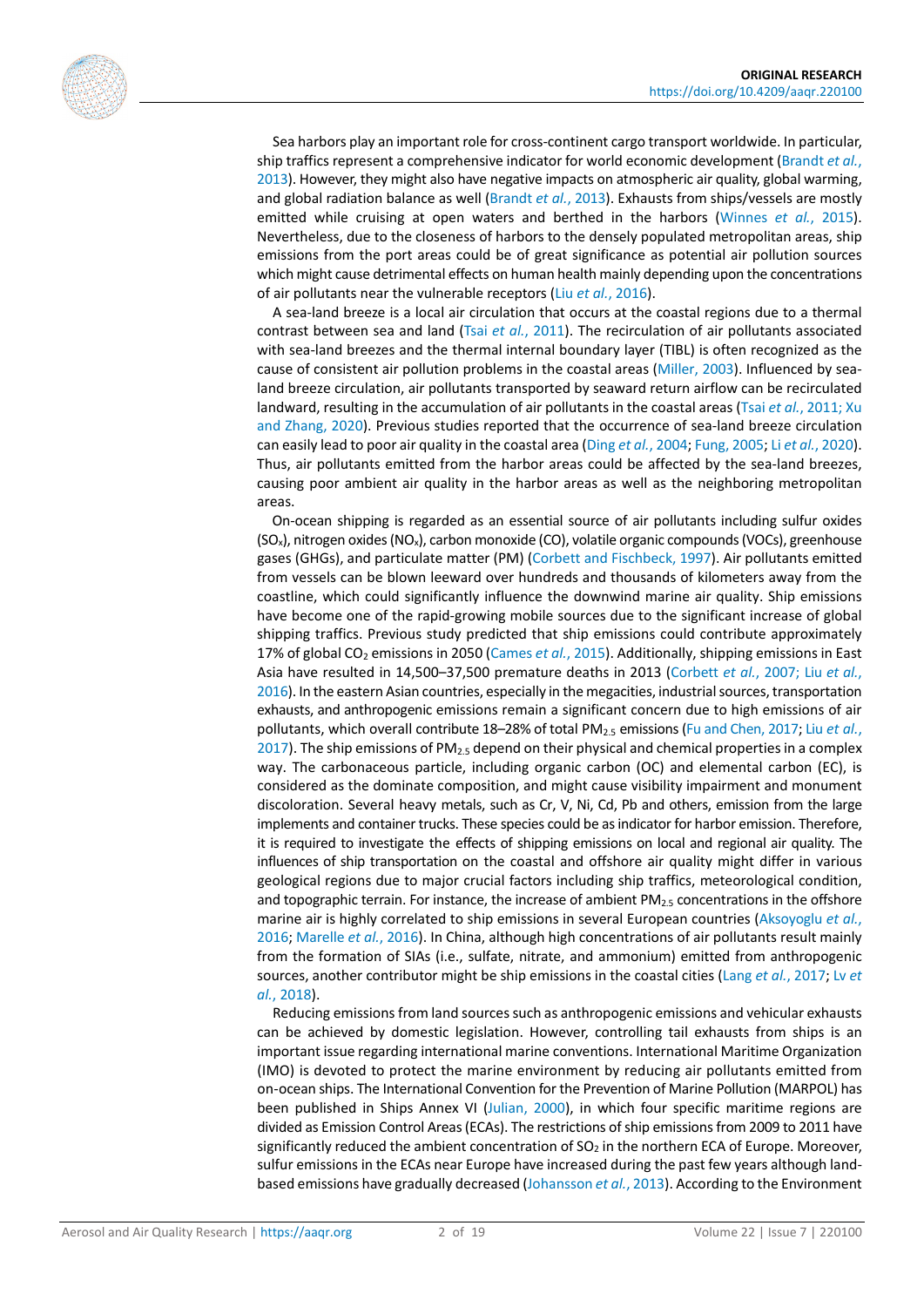

Agency of Europe (EAE),  $NO<sub>x</sub>$  emissions from international marine transport in Europe increased and could be equivalent to land-based NO<sub>x</sub> sources by 2020 [\(Aksoyoglu](#page-15-0) *et al.*, 2016).

Accordingly, it would be crucial to characterize the impacts of shipping emissions on ambient air quality in the coastal regions. This study aims to investigate the diurnal and monthly variation and the spatial distribution of  $PM_{2.5}$  level, and characterize the chemical fingerprints of  $PM_{2.5}$  in the Kaohsiung Harbor. Source identification and apportionment of  $PM_{2.5}$  at the port sites were further resolved with CMB receptor modeling.

# **2 METHODOLOGIES**

### **2.1 Sampling Protocol**

In this study, the field sampling of  $PM_{2.5}$  was carried out at the port area in the Kaohsiung Harbor (KH) (22°36'47"N, 120°16'40"E) where is the largest international seaport located at the southwestern coast of Taiwan Island. The shipping lines departing from the Kaohsiung Harbor navigated to all continents through the Taiwan Strait, the Bashi Channel, and the South China Sea, connecting to the world's major trade routes. In addition, the Kaohsiung Harbor is close to several sizable stationary sources such as petroleum refinery plants, oil- and coal-fired power plants, iron works, and shipyards. Additionally, there are several special industrial complexes for energy and resources recovery, shipbuilding yards, and semi-conductor manufactories. The Kaohsiung Harbor has the largest throughput in Taiwan and ranks the 16<sup>th</sup> largest harbor in the world.

Fine particles ( $PM_{2.5}$ ) were simultaneously collected at three selected port sites in the Kaohsiung Harbor spatially distributed from north to south[. Fig.](#page-2-0) 1 illustrates the locations of three port sites for sampling PM<sub>2.5</sub> at the Kaohsiung Harbor. Amongst the three PM<sub>2.5</sub> sampling sites, Site CH is located at the Chi-ho fishery checkpoint nearby the Port Entrance I at the northwestern end of the Kaohsiung Harbor, where has a ferry station cruising from the Qi-jin Island to the Gushan District in the Kaohsiung City. Site CH is located at the main route of fishing boats cruising inbound and outbound the northern entrance (i.e., Port Entrance I) of the Kaohsiung Harbor.

Site ZT is located at the Zhung-tao police station in the Commercial Port Zone at the central part of the Kaohsiung Harbor (see [Fig.](#page-2-0) 1), where has several large bulk carrier terminals. In addition, there is another median-size container terminal adjacent to the Kaohsiung Export and Processing Zone (KEPZ). Since the Commercial Port Zone has bulk cargo terminals of old-style facilities, only medium tonnage (i.e., 20,000–50,000 tons) cargo ships are berthed. Therefore,

<span id="page-2-0"></span>

**Fig. 1.** Location of three PM<sub>2.5</sub> sampling sites selected for collecting PM<sub>2.5</sub> at the Kaohsiung Harbor (a) Chi-ho security checkpoint (CH), (b) Zhung-tao commercial port area, and (c) Zhung-he security checkpoint (ZH).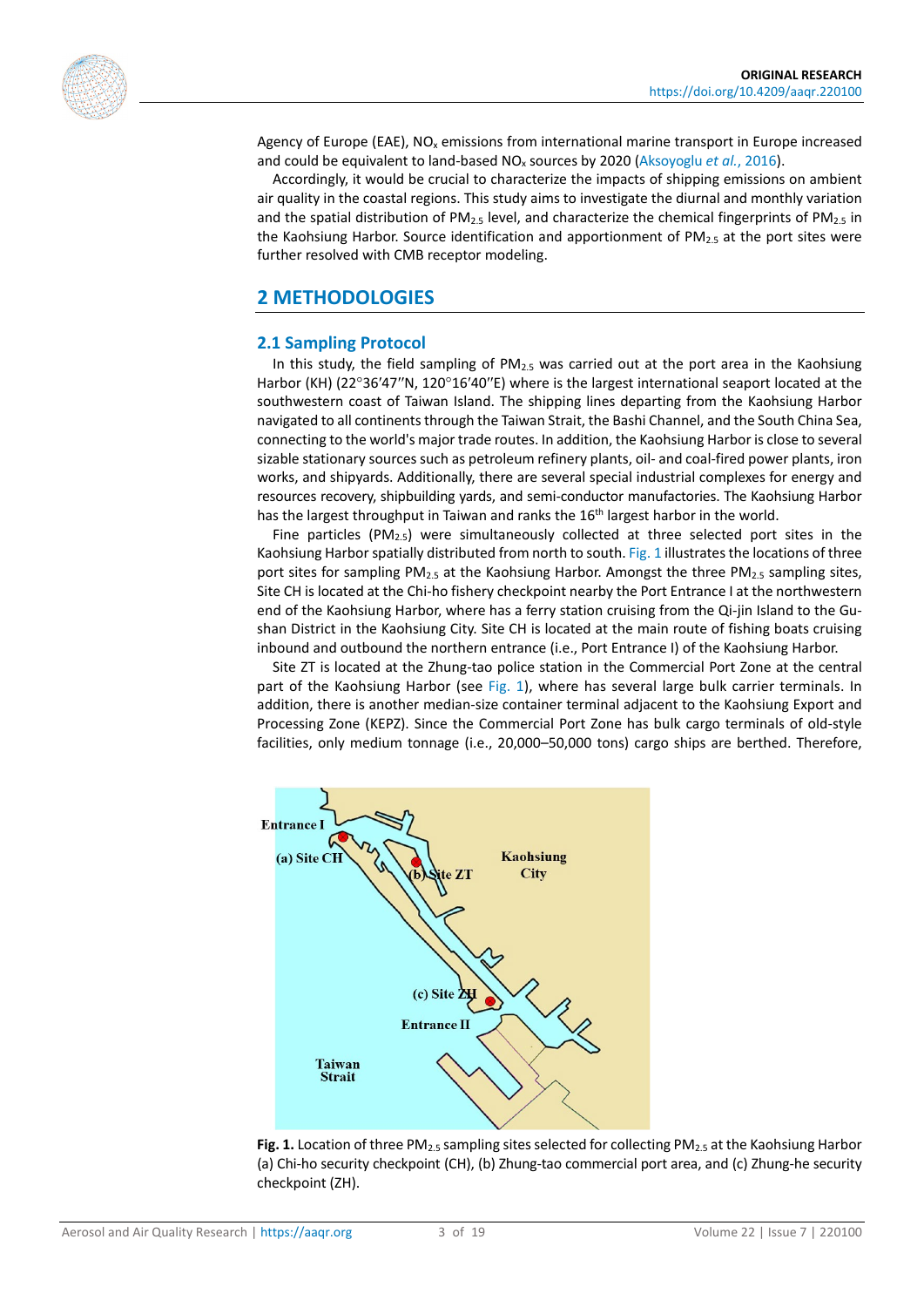

the bulk cargo vessels account for the most significant proportion of ships in the Commercial Port Zone.

Site ZH is located at the Zhung-he fishery security checkpoint adjacent to the Port Entrance II at the southwestern end of the Kaohsiung Harbor. The Port Entrance II is the main container entrance where is close to the third through fifth container terminals and the Phase-I Kaohsiung Intercontinental Container Center. The Port Entrance II is the secondary fairway for 100,000-ton vessels entering and exiting the Kaohsiung Harbor with a central channel width of 183 m and a water depth of 17.5 m, and is the primary channel for large on-ocean cargo ships and large container vessels. The container terminals nearby the Port Entrance II accommodate the berthing of various types of container vessels, and all adopt newly built-up modern container loading and unloading equipment. Moreover, the Port Entrance II is also close to an industrial complex, the Lin-hai Industrial Park, which is adjacent to several sizable industrial sources such as petroleum refinery plants, petrochemical plants, steel plants, and oil- and coal-fired power plants.

#### **2.2 Sampling Methods**

In this study, a PM<sub>2.5</sub> sampler (BGI, PQ-200) was applied to collect PM<sub>2.5</sub> at each sampling site. The PM<sub>2.5</sub> sampler was conducted in the volumetric flow rate of 16.67 L min<sup>-1</sup> during the periods from February to November in 2020. Quartz fibrous filters (Advantec, PD-47A) of 47 mm diameter were used in the PM<sub>2.5</sub> sampler to collect 12-hr PM<sub>2.5</sub> samples for consecutive seven days in each month. Diurnal sampling of PM<sub>2.5</sub> was conducted at each sampling site in the daytime (08:00– 20:00) and at nighttime (20:00-08:00). A total of 168 PM<sub>2.5</sub> samples were collected for exploring the diurnal variation of PM2.5 concentration and its chemical fingerprints.

After sampling, each  $PM_{2.5}$  filter was moved from the sampler with caution and placed in a petri dish which was then transported back to the Air Pollution Laboratory at the Institute of Environmental Engineering of National Sun Yat-sen University within two hours and conditioned at a constant temperature (T) of 20–25°C and a relative humidity (RH) of 40  $\pm$  5% for 48 hours or longer. After conditioning, the PM<sub>2.5</sub> filters were weighted before and after sampling by an analytical microbalance (Sartorius, MSA6.6S) with the precision of 1.0  $\mu$ g to precisely measure the masses of  $PM_{2.5}$  filters before and after sampling and obtain the mass of particulate matter less than 2.5 µm over the filter which was then divided by the total volume of sampling air to further determine the mass concentrations of PM<sub>2.5</sub>.

### **2.3 Chemical Analytical Methods**

After conditioning and weighing, each  $PM_2$ , filter was then divided into four identical portions for further analysis of chemical composition in PM<sub>2.5</sub>. The chemical analytical methods of watersoluble ions, metallic elements, carbonaceous content, anhydrosugars, and organic acids are available everywhere and described in the [Supporting Information.](#page-14-0)

### **2.4 Quality Assurance and Quality Control (QA/QC)**

The quality assurance and quality control (QA/QC) for both sampling and chemical analysis of PM<sub>2.5</sub> were conducted to ensure the accuracy of mass concentration and chemical analysis of  $PM_{2.5}$  for this study. Prior to conducting PM<sub>2.5</sub> sampling, the air flowrate of each PM<sub>2.5</sub> sampler was calibrated with a film flowmeter. After sampling  $PM_{2.5}$ , a petri dish (Advantec; PD-47A) was used to fully preserve each PM<sub>2.5</sub> filter, which was temporarily stored in the environment of  $4^{\circ}C$ and then transported back to the Air Pollution Laboratory at National Sun Yet-Sen University for further conditioning, weighing, and chemical analysis within two weeks. The sampling and analytical procedure was similar to previous studies [\(Bagtasa and](#page-15-9) Yuan, 2020; [Chang](#page-15-10) *et al.*, 2018; [Hung](#page-15-11) *et al.*[, 2018\)](#page-15-11). Both field blank and transportation blank were further undertaken during the periods of PM2.5 sampling, while reagent blank and filter blank were conducted for further analysis of chemical species in PM<sub>2.5</sub>. The determination coefficient  $(R^2)$  of the calibration curve for each chemical species was required to be higher than 0.995. Background contamination was monitored by operational blanks (i.e., unexposed filters), which were proceeded simultaneously with field sampling. At least 10% of the samples were analyzed by spiking with a known amount of metallic and ionic species to determine their recovery efficiencies.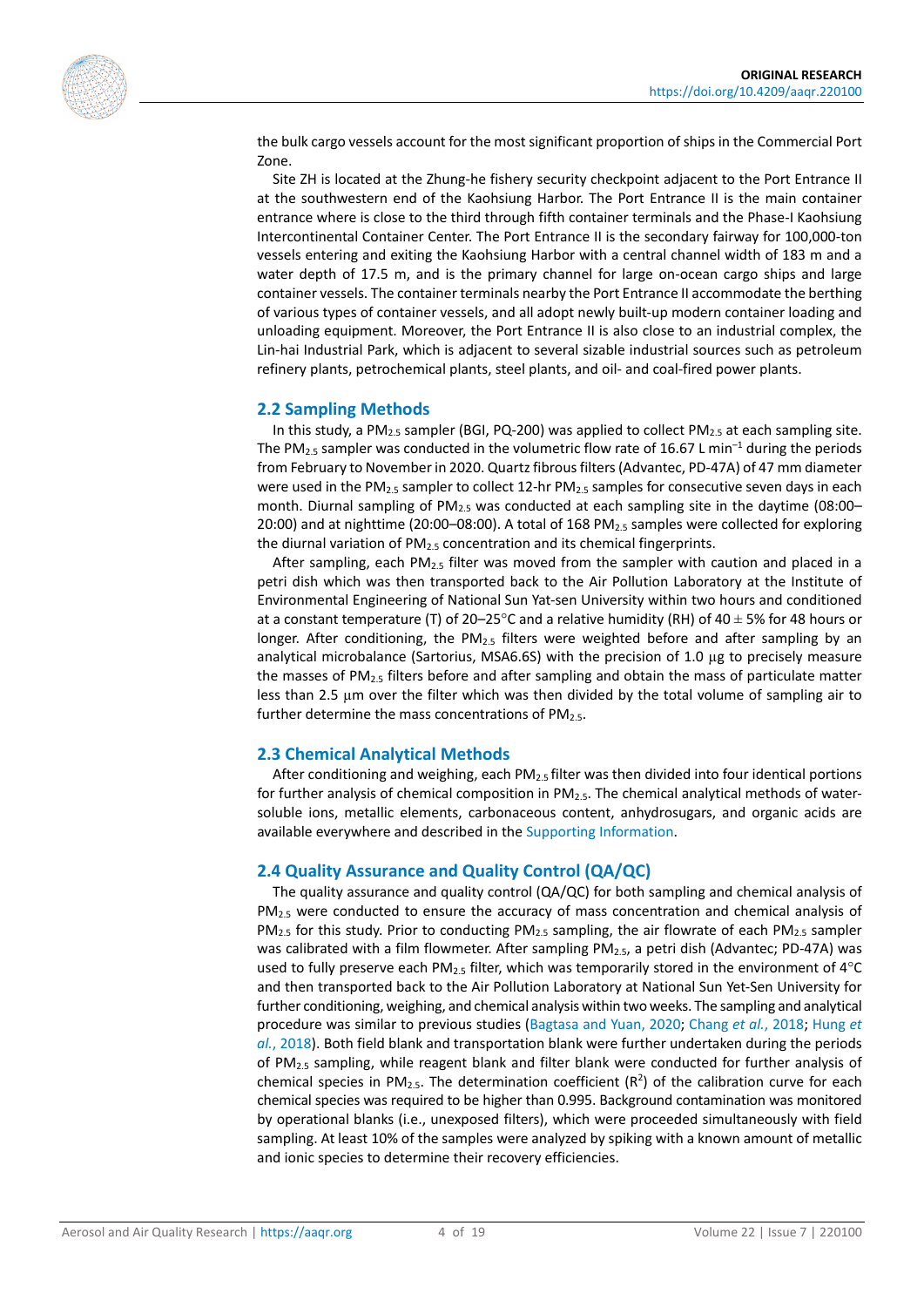

# **2.5 Neutralization Ratio (NR)**

Neutralization ratio (NR) has been widely used to represent the aerosol acidity determined by secondary ionic species of NO<sub>3</sub><sup>-</sup>, nss-SO<sub>4</sub><sup>2-</sup>, and NH<sub>4</sub><sup>+</sup>, which were firstly evaluated to analyze the acidity of  $PM<sub>2.5</sub>$ . The definition of NR is described in th[e Supporting Information.](#page-14-0)

#### **2.6 Enrichment Factor (EF)**

Enrichment factor (EF) has been widely applied to differentiate the crustal and anthropogenic sources by using a predominant crustal element as the reference element. The principle of EF is described in th[e Supporting Information.](#page-14-0)

#### **2.7 Chemical Mass Balanced (CMB) Receptor Modelling**

The chemical mass balanced (CMB) receptor model was applied to resolve the source apportionment of PM2.5 sampled at the three port sites in the Kaohsiung Harbor. The CMB receptor model has been widely applied to identify the potential sources and their contributions based on the principle of mass conservation [\(Gordon, 1988;](#page-15-12) [Watson and](#page-17-4) Chow, 2007; Xu *et al.*[, 2021\)](#page-17-5). The principle of CMB receptor model is described in the [Supporting Information.](#page-14-0)

# **3 RESULTS AND DISCUSSION**

#### **3.1 Diurnal Variation of PM2.5 Concentration**

This study conducted the simultaneous sampling of  $PM_{2.5}$  at three port sites in the Kaohsiung Harbor and also investigated its diurnal and monthly variation. The diurnal and monthly variations of wind direction and PM2.5 concentration during the sampling periods from February to November in 2020 were obtained from the ambient air quality monitoring station of the Kaohsiung Environmental Protection Bureau (KEPB) as illustrated in [Fig.](#page-4-0) 2. The results showed that the prevailing winds were mainly blown from the west and the northwest in the daytime and from the east and the northeast at nighttime, respectively, at the three port sites in February, July, and November (see [Fig.](https://doi.org/10.4209/aaqr.220100) S1). In terms of monthly variation, the prevailing wind came mainly from the west in May, which blew air pollutants from the port area to the urban area. Particularly, the diurnal variations of wind directions in July and November were mainly influenced by the sea-land breeze. As illustrated in [Fig.](#page-4-0) 2, a background PM<sub>2.5</sub> concentration level of 5.6  $\mu$ g m<sup>-3</sup> in the Kaohsiung Harbor was consistently observed in May and July.

[Fig.](https://doi.org/10.4209/aaqr.220100) S2. It showed that high concentrations of  $PM_{2.5}$  observed in February mainly came from

<span id="page-4-0"></span>

 $\Box$  CH(D)  $\Box$  CH(N)  $\Box$  ZT(D)  $\Box$  ZT(N)  $\Box$  ZH(D)  $\Box$  ZH(N)

**Fig. 2.** Monthly and diurnal variation of PM2.5 concentration at the Kaohsiung Harbor during the sampling periods.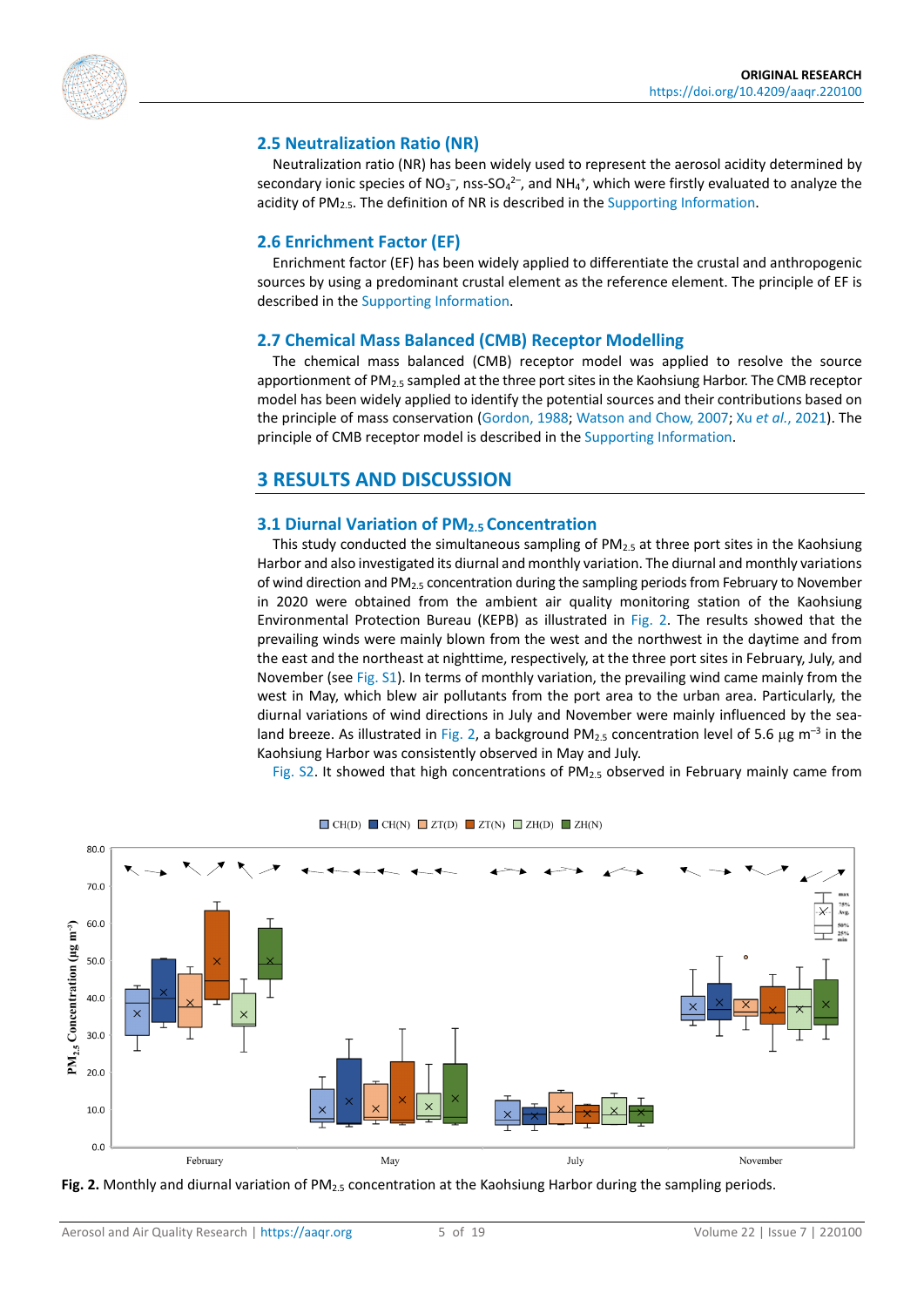

| <b>Sampling Dates</b>                                                                                                                                     | Site CH<br>(Chi-ho Checkpoint near<br>Port Entrance I) |       |      | Site ZT<br>(Kaohsiung Export and Processing<br>Zone near Central Port Zone) |       |               | Site ZH<br>(Zhung-he Checkpoint near<br>Port Entrance II) |                                              |      |
|-----------------------------------------------------------------------------------------------------------------------------------------------------------|--------------------------------------------------------|-------|------|-----------------------------------------------------------------------------|-------|---------------|-----------------------------------------------------------|----------------------------------------------|------|
|                                                                                                                                                           | Day                                                    | Night | Mean | Day                                                                         | Night | Mean          | Day                                                       | Night                                        | Mean |
| Feb. 18-24, 2020 35.8 $\pm$ 6.5 41.5 $\pm$ 7.0 38.6 $\pm$ 7.3 38.7 $\pm$ 6.6 49.8 $\pm$ 10.4 44.2 $\pm$ 10.3 35.5 $\pm$ 6.0 49.9 $\pm$ 7.0 42.7 $\pm$ 9.7 |                                                        |       |      |                                                                             |       |               |                                                           |                                              |      |
| May 07-12, 2020 $9.9 \pm 5.1$ $12.2 \pm 9.4$ $11.1 \pm 7.3$ $10.2 \pm 4.7$ $12.6 \pm 10.0$ $11.4 \pm 7.6$ $10.8 \pm 5.4$ $12.9 \pm 9.6$ $11.9 \pm 7.6$    |                                                        |       |      |                                                                             |       |               |                                                           |                                              |      |
| July 21-27, 2020 $8.7 \pm 3.2$ $8.2 \pm 2.3$ $8.4 \pm 2.8$ $10.1 \pm 3.5$ $8.9 \pm 2.2$                                                                   |                                                        |       |      |                                                                             |       | $9.5 \pm 3.0$ |                                                           | $9.6 \pm 3.2$ $9.3 \pm 2.4$ $9.5 \pm 2.8$    |      |
| Nov. 04-12, 2020 37.6 ± 4.8 38.8 ± 6.5 38.2 ± 5.8 38.2 ± 5.7 36.7 ± 6.4 37.4 ± 6.1                                                                        |                                                        |       |      |                                                                             |       |               |                                                           | $36.9 \pm 6.3$ $38.2 \pm 7.3$ $37.6 \pm 6.8$ |      |
| All Year                                                                                                                                                  | $24.1 \pm 15.6$                                        |       |      | $25.6 \pm 17.0$                                                             |       |               | $25.4 \pm 16.5$                                           |                                              |      |

<span id="page-5-0"></span>Table 1. Monthly and diurnal variation of PM<sub>2.5</sub> concentrations at the Kaohsiung Harbor during the sampling periods.

the northwest driven by ANMs via LRT. Unlike February, other three months (May, July, and November) were dominated by the sea-land breeze. A significant diurnal variation of PM<sub>2.5</sub> concentration was observed in the Kaohsiung Harbor during the PM2.5 sampling periods. Overall,  $PM<sub>2.5</sub>$  came mostly from ship emissions cruised in the outer seas and in the port area in the daytime. However,  $PM<sub>2.5</sub>$  came mainly from industrial complex and neighboring metropolitan area at nighttime.

The diurnal, monthly, and yearly averaged  $PM<sub>2.5</sub>$  concentration at the three port sites in the Kaohsiung Harbor are summarized i[n Table 1.](#page-5-0) It clearly showed that a consistent trend of monthly averaged PM<sub>2.5</sub> concentration was observed in this study. The monthly average PM<sub>2.5</sub> concentrations at the port sites were in the order as: February (43.3  $\pm$  11.8 µg m<sup>-3</sup>) > November (37.9  $\pm$  2.8 µg m<sup>-3</sup>)  $>$  May (11.4  $\pm$  7.2 µg m<sup>-3</sup>)  $>$  July (9.1  $\pm$  2.8 µg m<sup>-3</sup>). Overall, the concentration of PM<sub>2.5</sub> followed a consistent monthly variation trend at the port sites in the Kaohsiung Harbor. The  $PM_{2.5}$ concentrations higher than 35  $\mu$ g m<sup>-3</sup> were observed mainly in February and November, while a relatively lower concentration commonly occurred in May and July in the Kaohsiung Harbor. In addition, although the concentrations in May and July nearly approached the yearly standard of 15 µg m<sup>-3</sup> by Taiwan Environmental Protection Administration (TWEPA) and standard of 10 µg m<sup>-3</sup> ruled by WHO.

[Fig.](#page-4-0) 2 further illustrates the diurnal variation of ambient  $PM_{2.5}$  concentrations at the port sites in the Kaohsiung Harbor. It showed that the ambient concentrations of  $PM_{2.5}$  at nighttime were generally higher than those in the daytime at all port sites in February, May, and November. The mass concentrations of PM<sub>2.5</sub> were similar both in the daytime and at nighttime in July at the port sites. The mass ratios of daytime and nighttime  $PM_{2.5}$  concentrations (D/N) ranged from 0.6 to 2.1. The frequency of sampling days for  $D/N > 1.0$  was 38.1%, while that for  $D/N \le 1.0$  was 61.9%. Interestingly, the concentrations of  $PM_{2.5}$  at nighttime were commonly higher than those in the daytime at the Kaohsiung Harbor. Air pollutants in the Kaohsiung metropolitan area were blown to the port area by the land breeze at nighttime, which can be thus accumulated in the port area.

### **3.2 Diurnal Variation of Chemical Composition in PM2.5**

The chemical composition of PM<sub>2.5</sub> sampled in the daytime and at nighttime was further analyzed to resolve the diurnal variation of chemical composition of  $PM_{2.5}$  in the Kaohsiung Harbor. The concentrations of water-soluble ions (WSIs) in PM2.5 at the port sites in the Kaohsiung Harbor in four months are illustrated in [Fig.](#page-6-0) 3. The average percentages of WSI<sub>S</sub> in PM<sub>2.5</sub> (WSI<sub>S</sub>/PM<sub>2.5</sub> ratio) at Sites CH, ZT, and ZH were in the range of 49.1%–55.5%, 46.8%–55.6%, and 48.2%–61.9%, respectively. The main WSIs in PM<sub>2.5</sub> included  $SO_4^2$ <sup>-</sup>, NO<sub>3</sub><sup>-</sup>, NH<sub>4</sub><sup>+</sup>, Cl<sup>-</sup>, and Na<sup>+</sup>, representing SIAs formed by atmospheric chemical reactions and sea salts emitted from oceanic spray, respectively. Additionally, the concentrations of WSIs at each sampling site in February and November were far higher than those in May and July (see [Fig.](#page-6-0) 3), which closely followed the monthly variation trend of PM<sub>2.5</sub> concentration.

In this study, the mass ratios of SIAs in WSIs (SIAs/WSIs ratio) in PM<sub>2.5</sub> at the port sites in the Kaohsiung Harbor ranged from 65.4% to 86.6%. Moreover, the monthly SIAs/WSI ratios in the Kaohsiung Harbor were in the order as: November (80.4%) > February (80.9%) > May (73.6%) > July (71.8%). The diurnal variation of SIAs showed that daytime SIA concentrations were commonly higher than those at nighttime during the PM<sub>2.5</sub> sampling periods, which concurred with the diurnal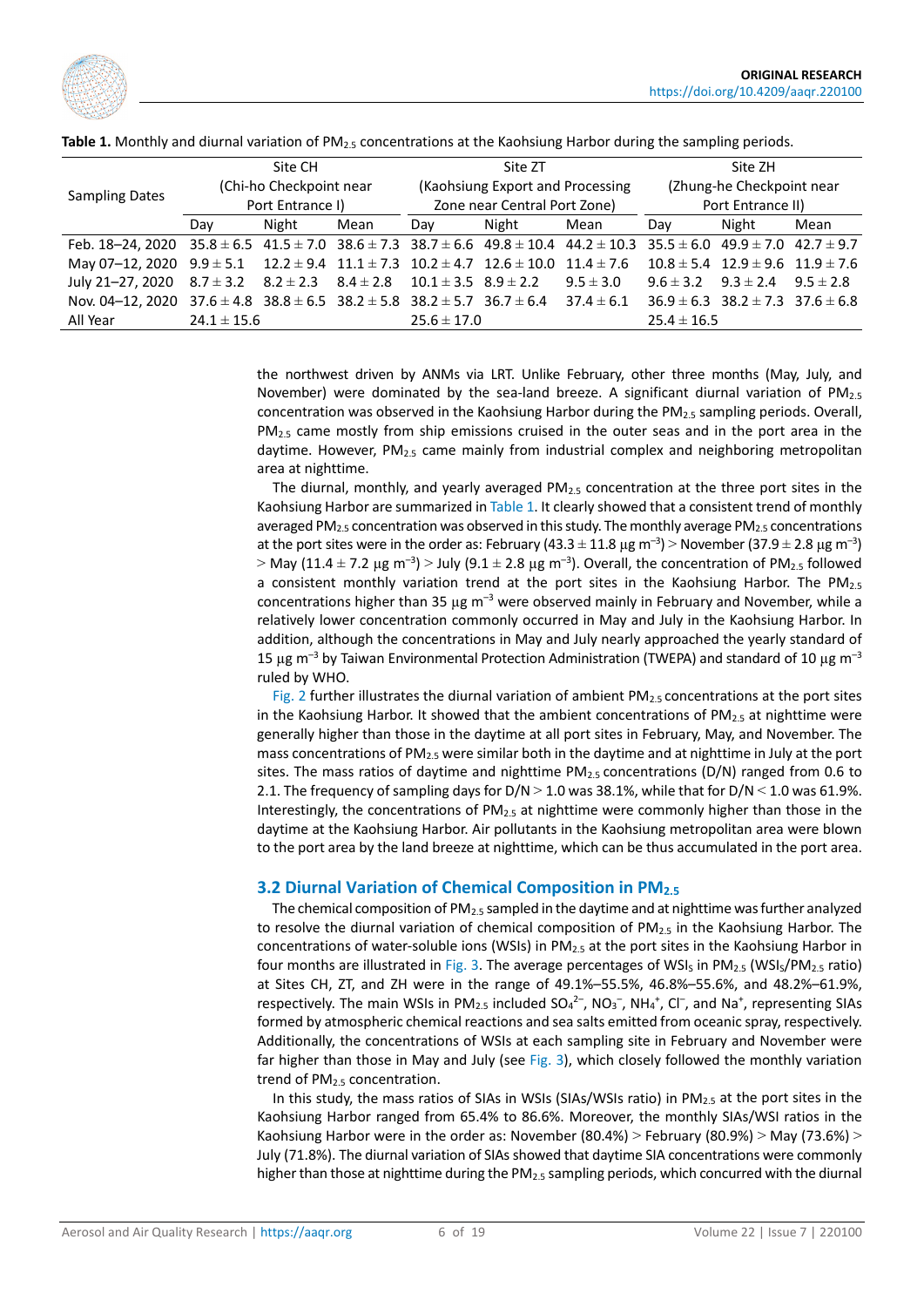<span id="page-6-0"></span>

Fig. 3. Monthly and diurnal variation of water-soluble ions in PM<sub>2.5</sub> at the Kaohsiung Harbor during the sampling periods.

variation trend of PM<sub>2.5</sub> concentration. For the three PM<sub>2.5</sub> sampling sites, the mass concentrations of  $SO_4^2$ <sup>-</sup> at nighttime were commonly lower than those in the daytime. Moreover, the spatial distribution of  $NO_3^-$  and  $NH_4^+$  concentrations showed no obvious difference in the Kaohsiung Harbor. The concentrations of  $NO<sub>3</sub><sup>-</sup>$  in PM<sub>2.5</sub> at the port sites were lower while compared to previous researches (Tian *et al.*[, 2013;](#page-17-6) Xu *et al.*[, 2018;](#page-17-7) [Zhang](#page-18-0) *et al.*, 2014), even though the potential underestimation of nitrate due to fast vaporization of nitrate. This might be attributed to the environmental condition suitable for nitrate generation in the coastal areas (Liu *et al.*[, 2016\)](#page-16-0). The molar ratios of  $SO_4^2$ -/NO<sub>3</sub><sup>-</sup> at nighttime were commonly lower than those in the daytime in February and November (see [Fig.](#page-6-0) 3). It was probably resulted from the prevalence of vehicular exhausts and ship activities in the port area in the daytime. Moreover, the concentrations of crustal ions mainly denoted by  $Ca^{2+}$  in PM<sub>2.5</sub> collected in the daytime were slightly higher than those at nighttime. Previous researches reported that the major sources of crustal matter in  $PM_{2.5}$ were paved/unpaved road dust and soil dust emitted from storage piles and construction sites (Liu *et al.*[, 2016;](#page-16-0) Xue *et al.*[, 2010\)](#page-17-8). Higher Ca<sup>2+</sup> content in PM<sub>2.5</sub> in the daytime than those at nighttime were commonly observed, showing that anthropogenic activities relevant to fugitive dust and road traffics in the daytime were mostly higher than those at nighttime in the Kaohsiung Harbor. Large amounts of SO<sub>2</sub>, NO<sub>x</sub>, organic matter (OM), and particulate matter (PM) could be exhausted from ship emissions, which can then convert to sulfate, nitrate, and second organic aerosols (SOAs) via atmospheric chemical reactions.

[Fig.](#page-7-0) 4 depicts the diurnal and monthly variations of metallic elements in  $PM_{2.5}$  at the port area in the Kaohsiung Harbor during the  $PM_{2.5}$  sampling periods. As illustrated in [Fig.](#page-7-0) 4, the monthly variations of metallic elements and PM2.5 concentrations were quite similar at the port sites, and both showed the consistent descending order as: February > November > May > July. In terms of diurnal variation, the metallic elements accounted for 12.7% and 12.3% of PM<sub>2.5</sub> in the Kaohsiung Harbor in the daytime and at nighttime, respectively. Overall, crustal elements (e.g., Mg, Al, Ca, Fe, and K) predominated the metallic content in PM<sub>2.5</sub>, accounting for 82.9%–90.1% and 81.6%– 89.7% of metallic content in the daytime and at nighttime, respectively. Previous literature reported that vanadium (V) and nickel (Ni) are two indicatory metals typically associated with the combustion of heavy fuel oil (HFO) [\(Almeida](#page-15-13) *et al.*, 2017; Harrison and [Williams, 1996\)](#page-15-14). Atmospheric V is considered being emitted from oil-fired boilers [\(Pacyna, 1984\)](#page-16-9), while Pb and Zn both are correlated with shipping emissions [\(Viana](#page-17-9) *et al.*, 2009).

The correlation of V with major chemical species (Ni, Zn, Pb, NH<sub>4</sub><sup>+</sup>, NO<sub>3</sub><sup>-</sup>, and SO<sub>4</sub><sup>2-</sup>) in PM<sub>2.5</sub> relevant to the shipping emissions was further analyzed to investigate the influences of shipping emissions to PM<sub>2.5</sub> in the port area as summarized in [Table 2.](#page-7-1) It showed that the correlation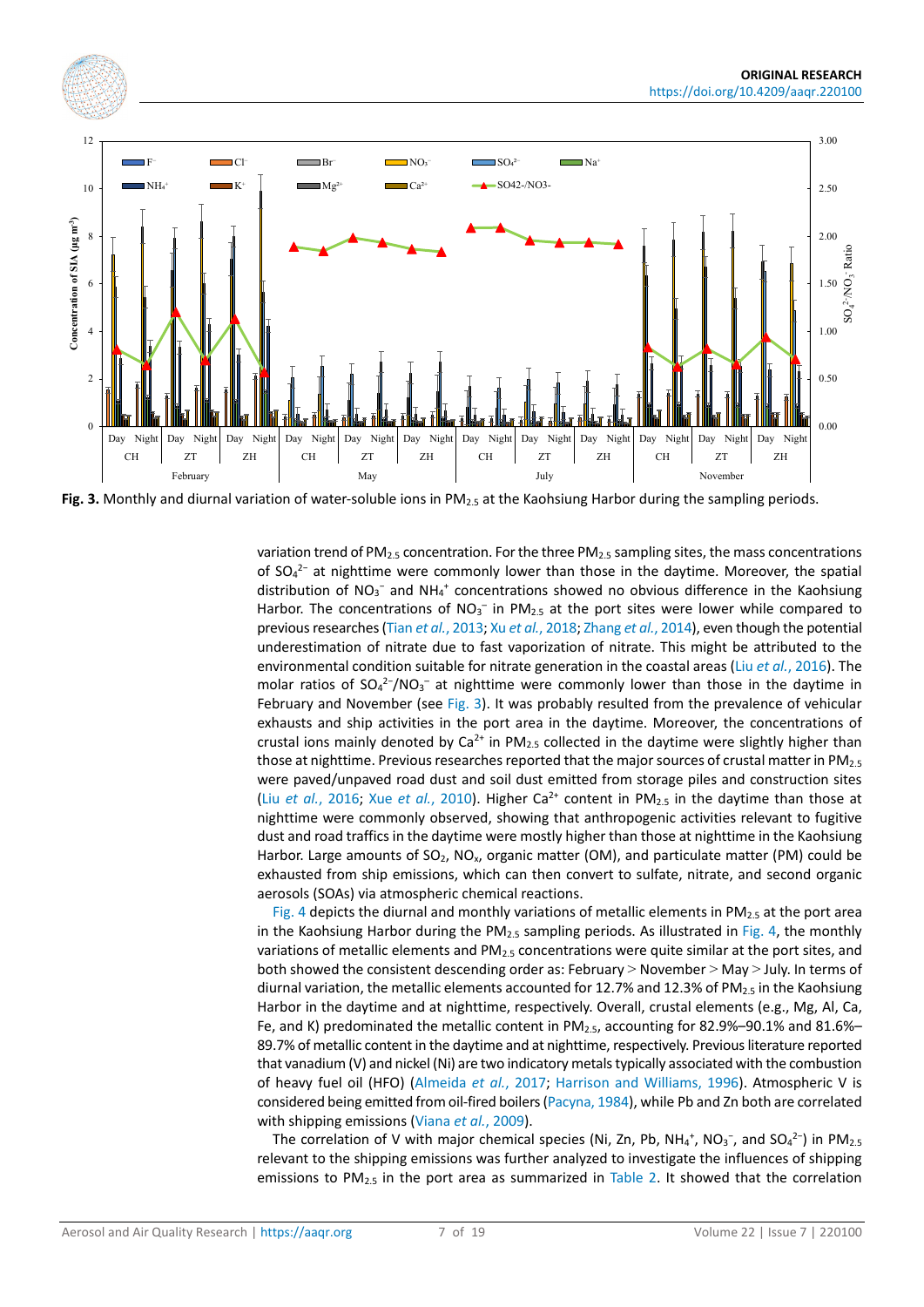<span id="page-7-0"></span>

<span id="page-7-1"></span>Fig. 4. Monthly and diurnal variation of metallic elements in PM<sub>2.5</sub> at the Kaohsiung Harbor during the sampling periods.

**Table 2.** Correlation coefficients of vanadium with major chemical species in PM<sub>2.5</sub> in the Kaohsiung Harbor during the sampling periods.

| Daytime   | Ni   | Pb   | Zn   | $SO_4^{2-}$                   | NO <sub>3</sub> | $NH_4$ <sup>+</sup> |
|-----------|------|------|------|-------------------------------|-----------------|---------------------|
|           | 0.84 | 0.59 | 0.48 | 0.32                          | 0.05            | 0.16                |
| Nighttime | Ni   | Pb   | Zn   | SO <sub>4</sub> <sup>2–</sup> | NO <sub>3</sub> | $NH4$ <sup>+</sup>  |
|           | 0.88 | 0.70 | 0.68 | 0.50                          | 0.67            | 0.50                |

coefficients of chemical species in  $PM_{2.5}$  sampled at nighttime were commonly higher than those in the daytime. It is mainly attributed to the fact that more anthropogenic activities occurred in the daytime while compared to those at nighttime. Unfortunately, it was difficult to accurately differentiate shipping emissions from other local sources since  $SO_4^{2-}$  and NO<sub>3</sub><sup>-</sup> are mainly originated from fuel burning sources in the industrial complex and the port area as well.

As aforementioned, V is emitted mainly from ship emissions, while Ni might have other sources except ship emissions. Previous research reported that the contribution of ship emissions to primary  $PM<sub>2.5</sub>$  could be evaluated by considering V as a valuable marker for fuel combustion in the ship engines. The contribution of ship emissions to  $PM<sub>2.5</sub>$  in the Kaohsiung Harbor could be estimated b[y Eq. \(1\)](#page-7-2) [\(Mamoudou](#page-16-10) *et al.*, 2018).

<span id="page-7-2"></span>
$$
PM_a = \langle r \rangle \times V_a / F_{(V. HFO)} \tag{1}
$$

where PM<sub>a</sub> is the estimated primary PM<sub>2.5</sub> concentration ( $\mu$ g m<sup>-3</sup>); <r> is the average ratio of PM<sub>2.5</sub> to the normalized V emitted (per ppm) based on the heavy fuel oil (HFO) burning experiments for ship engines;  $V_a$  is the in-situ ambient concentration of V in PM<sub>2.5</sub> ( $\mu$ g m<sup>-3</sup>); <FV, HFO> is the average V content (ppm) of HFO used by vessels [\(Saraga](#page-16-11) *et al.*, 2019). In this study, <r> was set as 8205.8 ppm obtained from the experiments conducted by [Agrawal](#page-14-1) *et al.* (2020), and <FV, HFO> was set as 93 ppm for the average V content of HFO.

The results indicated that, in the Kaohsiung Harbor, the concentrations of primary  $PM_{2.5}$ contributed from ship emissions in the daytime and at nighttime were in the range of 1.26–2.94 and 1.38–3.08  $\mu$ g m<sup>-3</sup> with the average concentrations of 1.88 and 2.08  $\mu$ g m<sup>-3</sup>, respectively. It showed that the contributions of ship emissions to  $PM_{2.5}$  at nighttime were slightly higher than those in the daytime owing to low wind speed at nighttime, resulting in unfavorable dispersion of PM<sub>2.5</sub> in the atmosphere at the port area. Additionally, most of ships cruised inbound and outbound the seaport in the daytime and berthed at the terminals mostly at nighttime. Overall, primary PM<sub>2.5</sub> contributed from ship traffics accounted for 20.8% of PM<sub>2.5</sub> in May and July, which were considerably higher than those of 5.6% in February and November (se[e Fig.](#page-8-0) 5). It was mainly attributed to the fact that polluted air masses were transported northerly from northeastern Asian countries by the ANMs frequently occurred in winter and spring, resulting in a higher contribution of LRT and a lower contribution of ship emissions to PM2.5. Oppositely, the contribution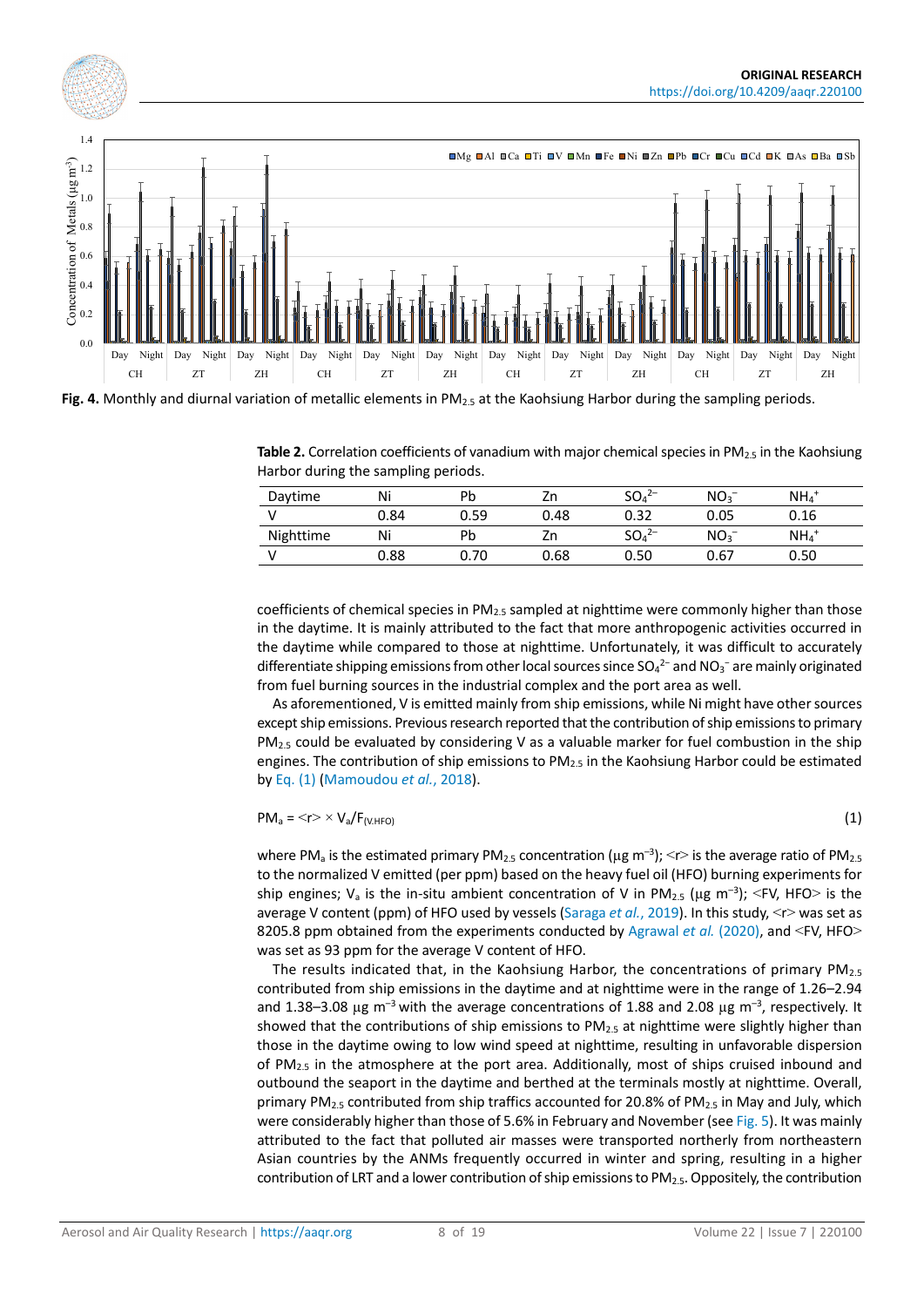<span id="page-8-0"></span>



**Fig. 5.** Diurnal variation of contribution estimate to PM<sub>2.5</sub> from ship emissions at the Kaohsiung Harbor.

of northerly LRT to PM<sub>2.5</sub> is strongly suppressed in summer and fall, which caused high contributions of ship emissions to  $PM<sub>2.5</sub>$  in May and July.

The diurnal and monthly variations of carbonaceous content in  $PM_{2.5}$  at theport area in the Kaohsiung Harbor during the PM<sub>2.5</sub> sampling periods are illustrated in [Fig.](#page-9-0) 6. It showed that the carbonaceous content including OC and EC accounted for 12.6–33.0% of PM $_{2.5}$  in the Kaohsiung Harbor. The concentrations of OC were consistently higher than those of EC at the port areas in four months. Previous literature reported that EC has a molecular structure similar to pure graphite which is primarily originated from incomplete combustion (Long *et al.*[, 2013\)](#page-16-12). Interestingly, almost constant EC concentration levels of 0.86 and 2.03  $\mu$ g m<sup>-3</sup> with relative low variation were observed in the warm and cold months, respectively, in the Kaohsiung Harbor (see [Fig.](#page-9-0) 6). Moreover, OC generally has much more complicated types of sources than EC, which consists of primary organic carbon (POC) and secondary organic carbon (SOC). Amongst the two types of OC, POC is mainly emitted from industrial boilers, cooking emissions, vehicular exhausts, coal/oil burning, forest fires, and tobacco burning. SOC is chemically converted from POC emitted from the primary sources of OC through atmospheric chemical reactions (Xu *et al.*[, 2015\)](#page-17-10).

The average concentrations of OC and EC in PM<sub>2.5</sub> were 2.8 and 1.4  $\mu$ g m<sup>-3</sup>, respectively, in the Kaohsiung Harbor during the PM<sub>2.5</sub> sampling period, implying that organic carbonaceous matter was consistently enriched in PM<sub>2.5</sub> rather than elemental carbonaceous matter. Particularly, the diurnal average concentrations of OC and EC were obviously different in February and July. In February. the concentrations of OC and EC at nighttime were higher than those in the daytime (p  $<$  0.05), while an opposite trend was observed in July (p  $<$  0.05). It was mainly attributed to high atmospheric stability owing to low temperature and low wind speed at nighttime in February. Additionally, a large amount of  $PM_{2.5}$  in the polluted air masses could be transported northerly to the Kaohsiung Harbor by ANMs in February. Oppositely, anthropogenic activities including industrial emissions and ship/vehicular exhausts in the port area were considerably presented in the daytime in July.

Anhydrosugars including three major isometrics of levoglucosan (levo), mannosan, and galactosan are commonly formed from biomass burning, which can be used as a valuable biomarker of biomass burning [\(Engling](#page-15-15) *et al.*, 2014; [Simoneit, 2002\)](#page-17-11). Amongst the three anhydrosugars, only levo was detectable, while mannosan and galactosan were not detected in  $PM_{2.5}$  (i.e., below the method detection limits (MDL)) sampled in the Kaohsiung Harbor. [Fig.](#page-9-1) 7 illustrates the diurnal and monthly variation of levo concentration in  $PM<sub>2.5</sub>$  at the Kaohsiung Harbor. Levo comprised of 0.06-0.55% of PM<sub>2.5</sub> by mass with an average concentration of 45.8  $\mu$ g m<sup>-3</sup>. In terms of diurnal variation, the average concentration of levo in the daytime (40.9  $\mu$ g m<sup>-3</sup>) was obviously lower than that at nighttime (49.0  $\mu$ g m<sup>-3</sup>), implying less biomass burning activities in the port area and neighboring metropolitan areas at nighttime. Moreover, levo is hardly degraded through atmospheric chemical reactions, thus, it can be transported from Asian continents (e.g., mainland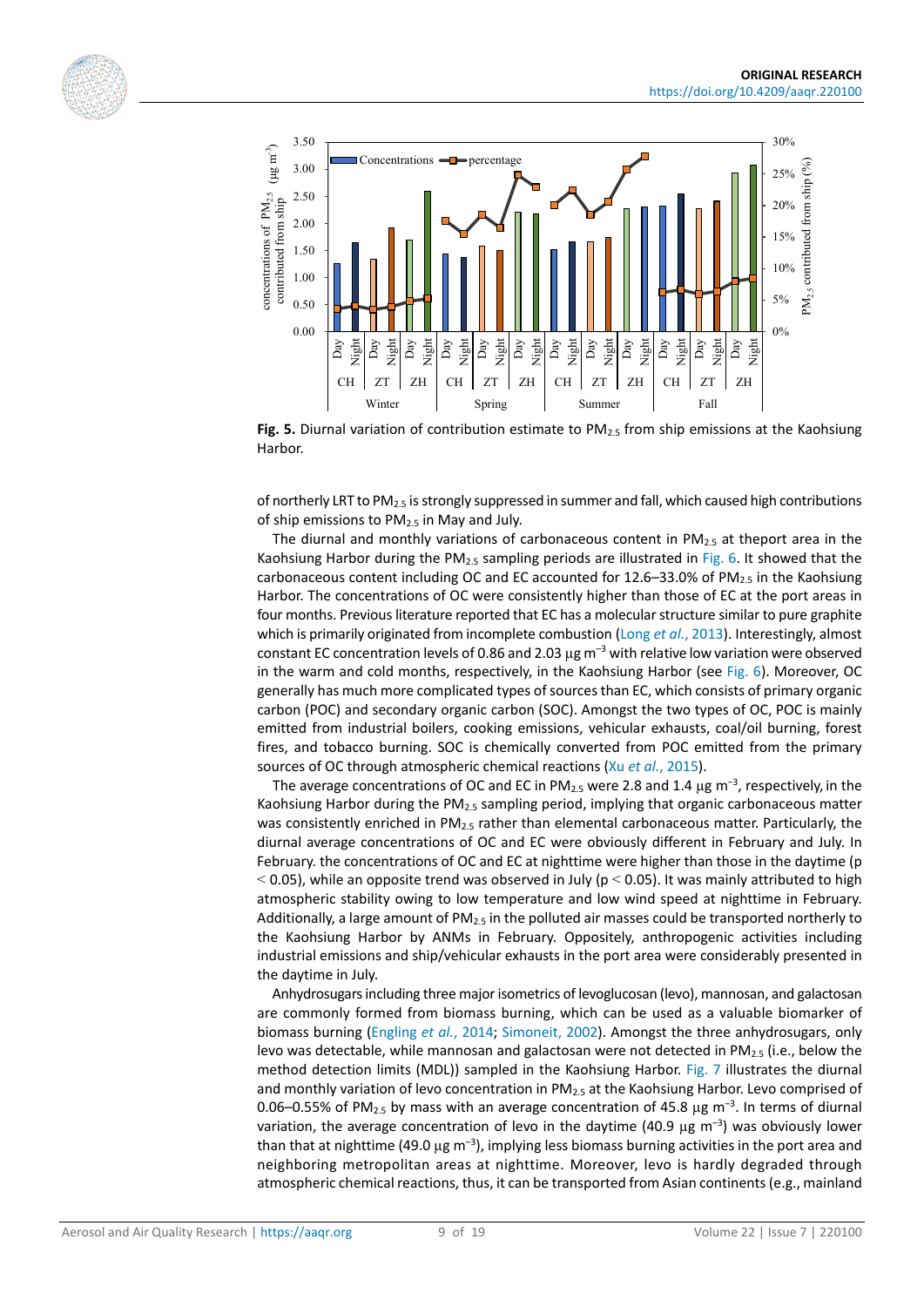<span id="page-9-0"></span>



Fig. 6. Monthly and diurnal variation of carbonaceous content and OC/EC ratio of PM<sub>2.5</sub> at the Kaohsiung Harbor during the sampling periods.

<span id="page-9-1"></span>

**Fig. 7.** Monthly and diurnal variation of levoglucosan concentration in PM<sub>2.5</sub> at the Kaohsiung Harbors.

China, Indochina Peninsula, and Southeast Asia) to the remote leeward lands or seas via LRT [\(Sanz](#page-16-13)  [Rodriguez](#page-16-13) *et al.*, 2020).

The diurnal and monthly variations of organic acids in  $PM_{2.5}$  at the port area in the Kaohsiung Harbor are illustrated i[n Fig.](#page-10-0) 8. In this study, organic acids detected in  $PM_{2.5}$  included oxalic (C2), malonic (C3), and succinic (C4) acids. It showed that the concentrations of organic acids in  $PM_{2.5}$ at nighttime were obviously higher than those in the daytime during the PM<sub>2.5</sub> sampling periods [\(Fig.](#page-10-0) 8). Oxalic acid was the most abundant organic acid in  $PM_{2.5}$ , and followed by malonic and succinic acids. It was mainly attributed to the fact that oxalic, malonic, and succinic acids were mainly originated from vehicular exhausts with the highest emission rates noteworthy from gasoline engines. Malonic acid is chemically formed in the atmosphere through atmospheric photochemical reactions of organic precursors released from fossil fuel combustion and biomass burning [\(Kawamura and](#page-16-14) Bikkina, 2016).

### **3.3 Chemical Significance of PM2.5**

The chemical significance of PM2.5 and the index of representative chemical species are further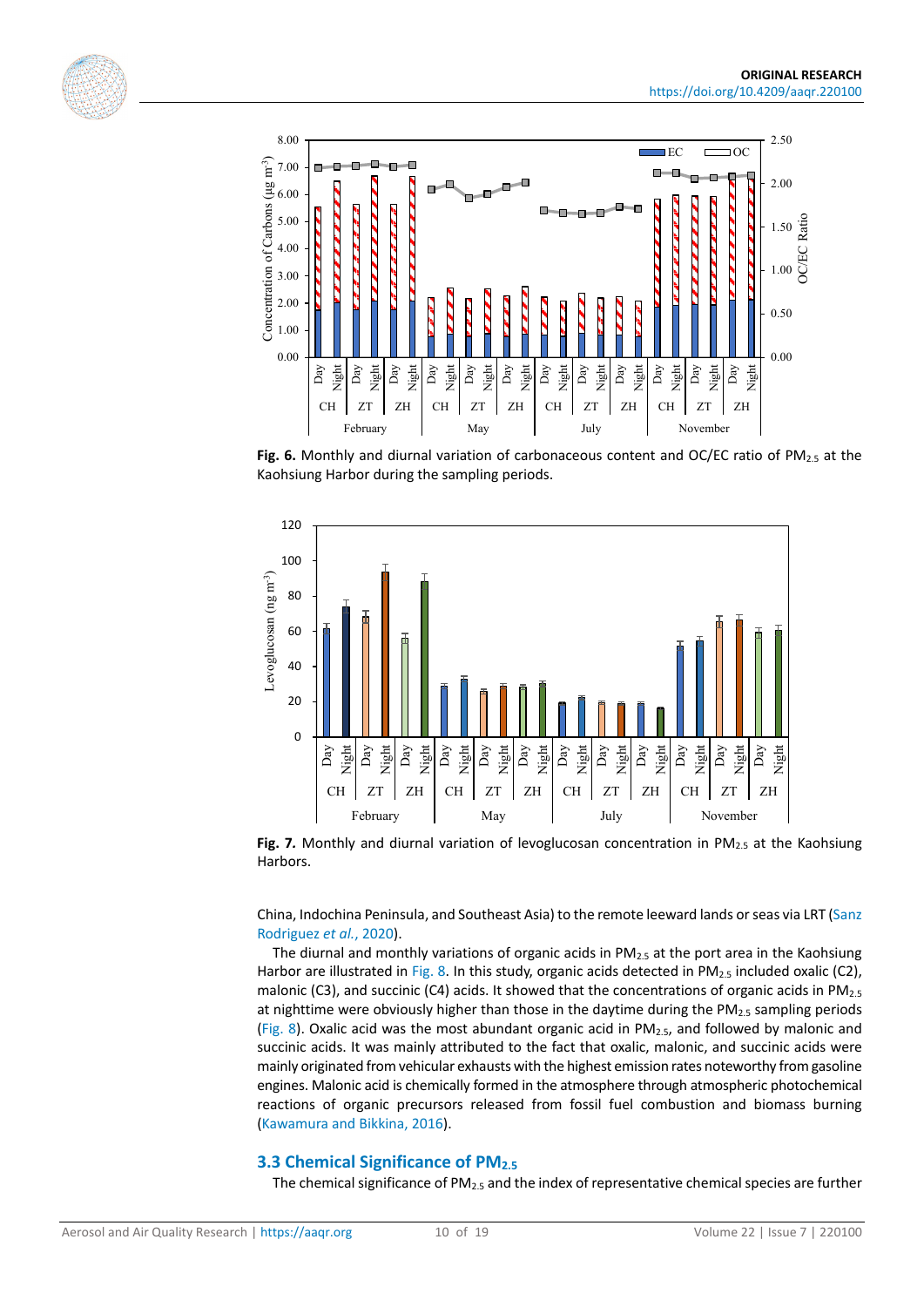<span id="page-10-0"></span>



**Fig. 8**. Monthly and diurnal variation of organic acids and M/S ratio of PM2.5 at the Kaohsiung Harbors.

investigated in this section. First of all, this study applied the equivalent concentrations of  $SO_4^2$ -,  $NO<sub>3</sub><sup>-</sup>$ , and NH<sub>4</sub><sup>+</sup> to calculate NR which can be used to determine whether PM<sub>2.5</sub> was acidic or basic particle. The definition of NR is described in th[e Supporting Information.](#page-14-0) In addition to secondary sulfate (SO<sub>4</sub><sup>2-</sup>) produced by atmospheric chemical reactions, other potential sources of SO<sub>4</sub><sup>2-</sup> in PM<sub>2.5</sub> were contributed from the oceans. Thus, it is necessary to use non-sea salt sulfate (nss-SO<sub>4</sub><sup>2-</sup>) instead of gross SO<sub>4</sub><sup>2−</sup> to calculate the NR of PM<sub>2.5</sub> [\(Wang](#page-17-12) *et al.*, 2019).

As depicted in [Fig.](#page-11-0) 9, the monthly variation of NR for  $PM_{2.5}$  during the  $PM_{2.5}$  sampling periods was in the order as: February  $(0.8)$  > July  $(0.6)$  > May  $(0.6)$  > November  $(0.4)$ . In terms of the diurnal variation of NR, the NR values for daytime and nighttime PM2.5 in the cold months (February and September) were more diverse than those in the warm months (May and July). All NR values less than unity showed that NH<sub>4</sub><sup>+</sup> cannot solely neutralize the excess nss-SO<sub>4</sub><sup>2-</sup> and NO<sub>3</sub><sup>-</sup>, indicating that  $PM<sub>2.5</sub>$  was recognized as acidic particles in the Kaohsiung Harbor, which concurred with previous studies conducted in several harbor areas [\(Genga](#page-15-16) *et al.*, 2017; [Tseng](#page-17-13) *et al.*, 2021). In February, relatively low air temperature favored the conversion of both  $NH<sub>3</sub>(g)$  and HNO<sub>3</sub>(g) to form  $NH<sub>4</sub>NO<sub>3</sub>(s)$  via atmospheric chemical reactions, while reversible reactions commonly occurred in contrast with ambient air temperature near 25–33°C in other three months (se[e Table S1\)](https://doi.org/10.4209/aaqr.220100). Due to poor atmospheric dispersion condition in February, nss-SO<sub>4</sub><sup>2-</sup> and NO<sub>3</sub><sup>-</sup> emitted from the port areas tended to be accumulated in the Kao-ping Air Quality Zone (KPAQZ), thus resulting in higher NR values than other three months.

Moreover, the molar ratio of V and Ni (V/Ni ratio) has been used as a valuable indicator to identify the extent of ship emissions [\(Isakson](#page-15-1) *et al.*, 2001). [Fig.](#page-11-1) 10 depicts the diurnal and monthly variations of V/Ni in PM<sub>2.5</sub> in the Kaohsiung Harbor. As illustrated in [Fig.](#page-11-1) 10, the concentrations of V and Ni had similar variation trend both in the daytime and at nighttime with high correlation coefficients (r) of 0.84 and 0.89, respectively. However, this study revealed relatively low r values in winter and high r values in May and July, since wind speeds were relatively low in May and July, which was suitable for coastal and offshore boating activities. Particularly, the tourism ferry shipping was much active in summer while compared to other three months, resulting in high concentrations of V and Ni in ambient PM<sub>2.5</sub>. Oppositely, strong winds commonly occurred in February were often blown northerly to the Kaohsiung Harbor which are dull months for tourism ferry shipping, thus leading to low concentrations of V and Ni in PM<sub>2.5</sub>.

Previous research reported that, as the V/Ni ratio in PM was higher than 1.5, it is considered being primarily influenced by ship emissions [\(Mazzei](#page-16-15) *et al.*, 2008). Other literature also reported that the mean value of V/Ni ratio is 1.9 for  $PM_{2.5}$  emitted from the combustion of heavy fuel oil [\(Viana](#page-17-14) *et al.*, 2008). In this study, the annual averaged V/Ni ratios in the daytime and at nighttime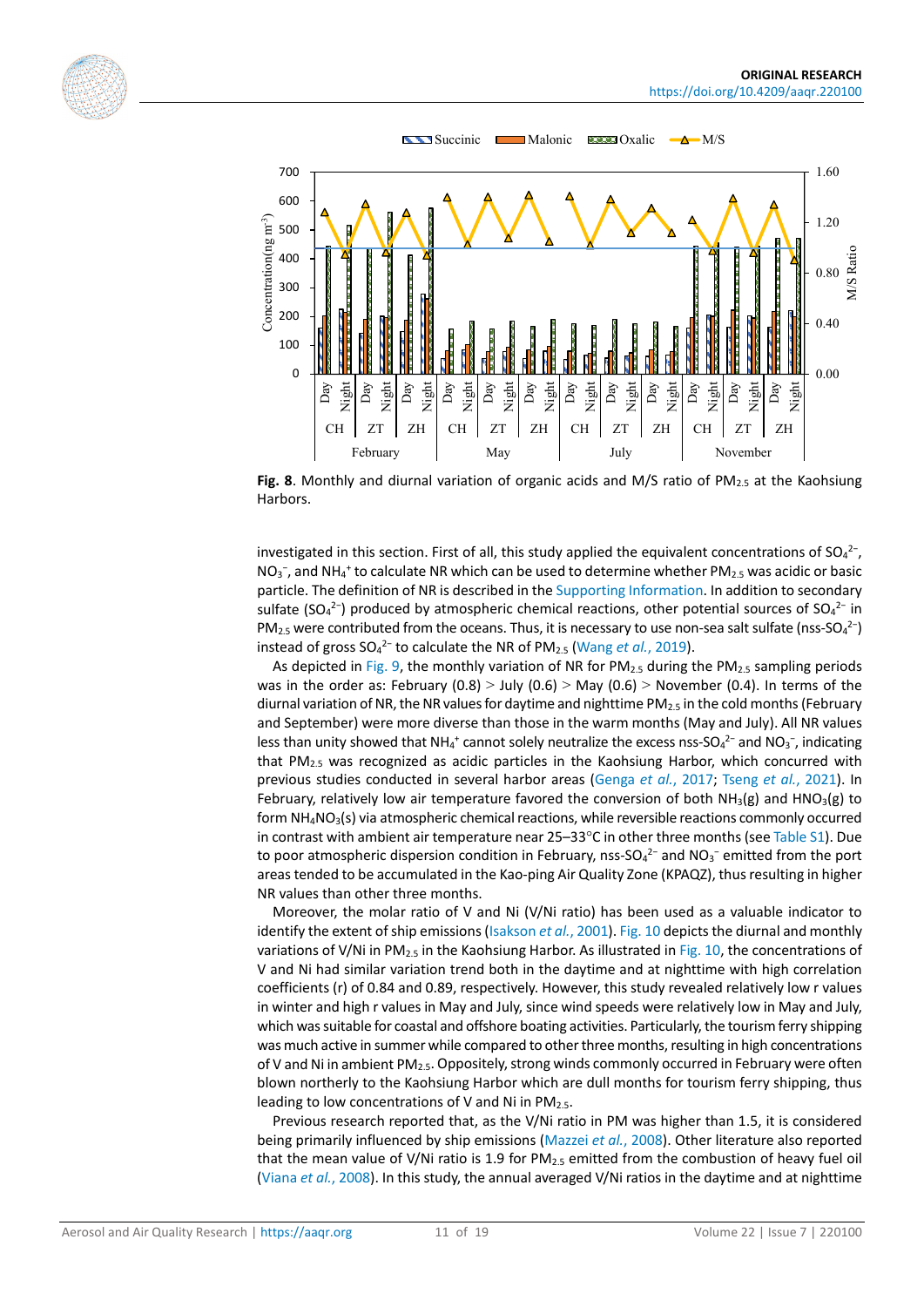<span id="page-11-0"></span>

**Fig. 9.** Plot of NH<sub>4</sub><sup>+</sup> verse nss-SO<sub>4</sub><sup>2-</sup> + NO<sub>3</sub><sup>-</sup> in PM<sub>2.5</sub> at the Kaohsiung Harbor during the PM<sub>2.5</sub> sampling periods.

<span id="page-11-1"></span>

were 2.2 and 2.1, respectively, in the Kaohsiung Harbor, indicating that  $PM_{2.5}$  in the Kaohsiung Harbor was highly influenced by ship emissions. Moreover, an obvious trend of higher V/Ni ratios in July and lower V/Ni ratios in February was observed. Overall, the V/Ni ratios of PM<sub>2.5</sub> in the Kaohsiung Harbor were generally higher than 2.0, but lower than Shanghai Harbor (Zhao *et al.*[, 2013\)](#page-18-1).

[Fig.](https://doi.org/10.4209/aaqr.220100) S3 illustrates the enrichment factors of metallic elements in the Kaohsiung Harbor during the PM<sub>2.5</sub> sampling periods. However, there were no significant differences of metallic elements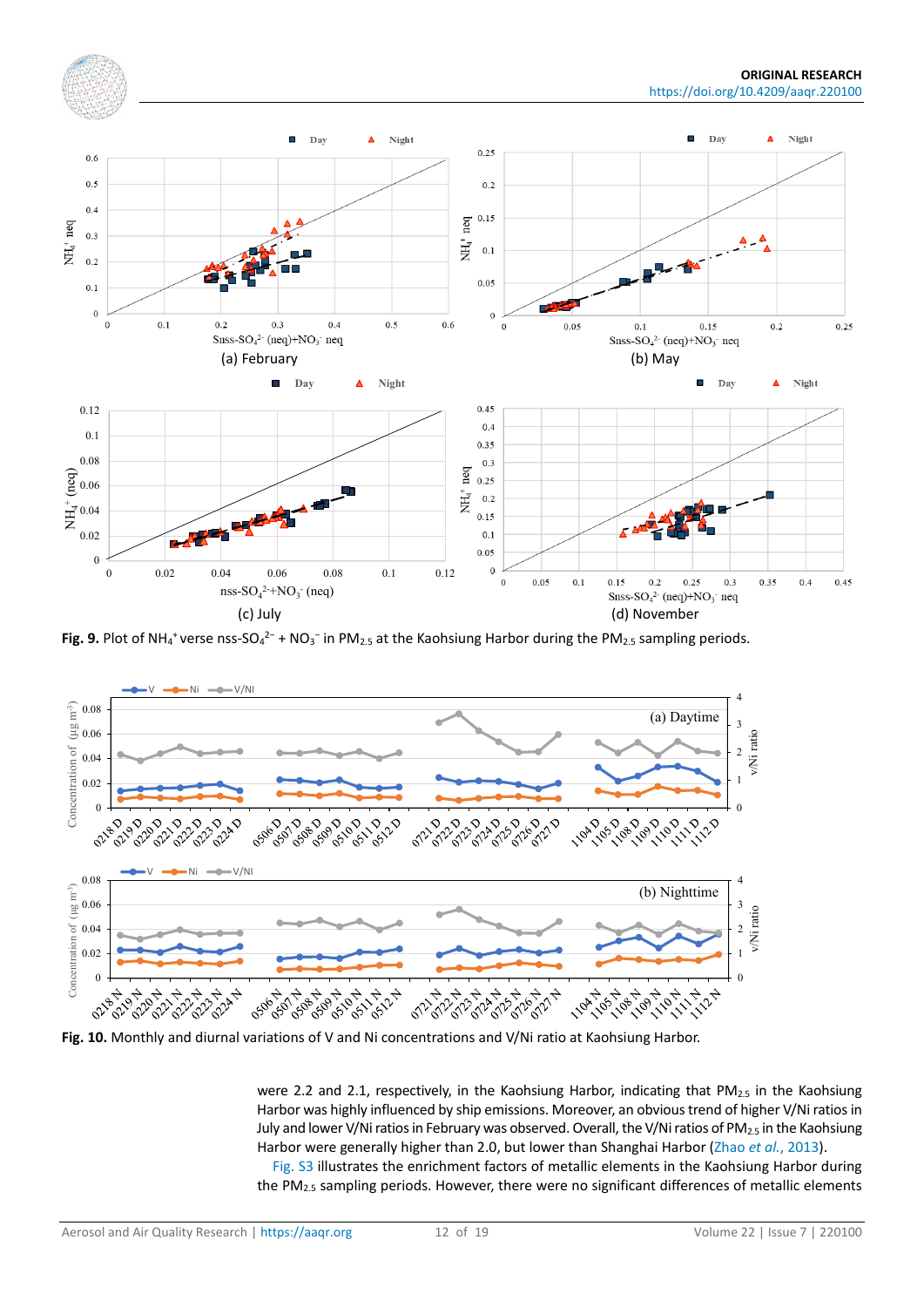|          |                | Daytime     | Nighttime      |             |  |
|----------|----------------|-------------|----------------|-------------|--|
| Months   | Levo vs. $K^+$ | Levo vs. OC | Levo vs. $K^+$ | Levo vs. OC |  |
| February | 0.92           | 0.13        | 0.77           | 0.99        |  |
| May      | 0.91           | 0.11        | 0.81           | 0.78        |  |
| July     | 0.14           | 0.08        | 0.03           | 0.39        |  |
| November | 0.21           | 0.12        | 0.19           | 0.11        |  |

<span id="page-12-0"></span>**Table 3.** Correlation of levoglucosan, organic carbon, and potassium ion in PM<sub>2.5</sub> in the Kaohsiung Harbor during the sampling periods.

in  $PM_{2.5}$  sampled in the daytime and at nighttime. It showed that K, Ca, AI, and Mg came mainly from crust and oceanic spray. In particular, the EF values of trace elements (Ni, V, Cr, and Zn) were obviously higher than 10 in the Kaohsiung Harbor, indicating that they were highly influenced by PM<sub>2.5</sub> emitted from ships/vessels berthed on the terminals and cruised inside and outside the Kaohsiung Harbor in daytime and nighttime.

The correlations of levo with OC and  $K^+$  in PM<sub>2.5</sub> were further explored to identify the potential sources of biomass burning as shown in [Table 3.](#page-12-0) It showed that levo was strongly correlated with OC in PM<sub>2.5</sub> at nighttime in February ( $r = 0.99$ ) and May ( $r = 0.78$ ). A strong correlation ( $r = 0.77$ – 0.99) between levo and K<sup>+</sup> in PM<sub>2.5</sub> was observed for PM<sub>2.5</sub>, further implying that PM<sub>2.5</sub> was originated from biomass burning., Particularly, OC was contributed from ship emissions in the daytime in the port areas, resulting in relatively high correlation of OC with levo.

Another important factor was the mass ratio of OC and EC (OC/EC ratio) which is often used as an indicator to evaluate the formation of SOAs (Feng *et al.*[, 2007;](#page-15-17) Wu and [Yu, 2016\)](#page-17-15). It is worth noting that the concentrations of OC in PM<sub>2.5</sub> were obviously higher than those of EC. The monthly variation of OC/EC ratios for PM<sub>2.5</sub> in the Kaohsiung Harbor are illustrated in [Fig.](#page-9-0) 6. The OC/EC ratios were generally higher than 2.0 in February and November, showing the potential formation of SOAs in the atmosphere during the periods of ANMs. High OC/EC ratios in spring and winter suggested that  $PM_{2.5}$  at the port area in the Kaohsiung Harbor were significantly influenced by long-range transported SOAs in PM2.5 blown from ACOs [\(Wang](#page-17-16) *et al.*, 2015; Yuan *et al.*[, 2020\)](#page-18-2).

[Fig.](#page-10-0) 8 illustrates the mass ratios of malonic acid and succinic acid (M/S ratio) in PM<sub>2.5</sub> in the Kaohsiung Harbor. The M/S ratio has been commonly used as a valuable index to evaluate the importance of their sources in the atmosphere since malonic acid is a major product of succinic acid in the atmospheric photochemical reactions (Yao *et al.*[, 2002\)](#page-17-17). The M/S ratio has been reported as 0.3–0.8 for local anthropogenic sources, and mostly higher than 1.0 for SOAs which are smallsized and long-lived in the atmosphere, and could be produced from the intensified photochemical reactions (Aggarwal andd [Kawamura, 2008;](#page-14-2) [Hallquist](#page-15-18) *et al.*, 2009). The significance of atmospheric photochemical process for the formation of organic acids can be ascertained by the mass ratio of malonic to succinic acid (M/S) (Kawamura and [Sakaguchi, 1999\)](#page-16-16).

Moreover, the mass ratios of M/S were greater than unity for photochemically aged aerosols, whereas it is lower than unity for vehicular emissions (i.e., primarily originated) [\(Kawamura and](#page-16-17) [Kaplan, 1987\)](#page-16-17). This study revealed an obvious variation trend of M/S ratio in the Kaohsiung Harbor (see [Fig.](#page-10-0) 8). The M/S ratios of PM<sub>2.5</sub> in the daytime were mostly higher than those at nighttime, showing that organic matter (OM) in  $PM_{2.5}$  was mainly due to the heterogeneous photochemical reactions caused by solar radiation producing more SOAs. On the contrary, low temperature and no solar radiation at nighttime would cause much weak atmospheric photochemical reaction, thus resulting in low M/S ratios mainly correlated to vehicular and/or ship emissions.

### **3.4 Source Apportionment of PM2.5**

The source apportionment of daily  $PM<sub>2.5</sub>$  sampled at the port sites in the Kaohsiung Harbor was further resolved by chemical mass balanced (CMB) receptor model. The overall resolved mass percentages of potential contributors to PM2.5 were in the range of 91.1%–97.3% (see [Fig.](#page-13-0) 11). It showed that the highest and the lowest monthly resolved contribution percentages to  $PM_{2.5}$  were in February and July, respectively. The highest contribution percentage to  $PM_{2.5}$  in February was mainly attributed to the fact that the poorest ambient air quality was commonly observed in late winter due to the superimposition effect of LRT and local emissions. As illustrated in [Fig.](#page-13-0) 11, the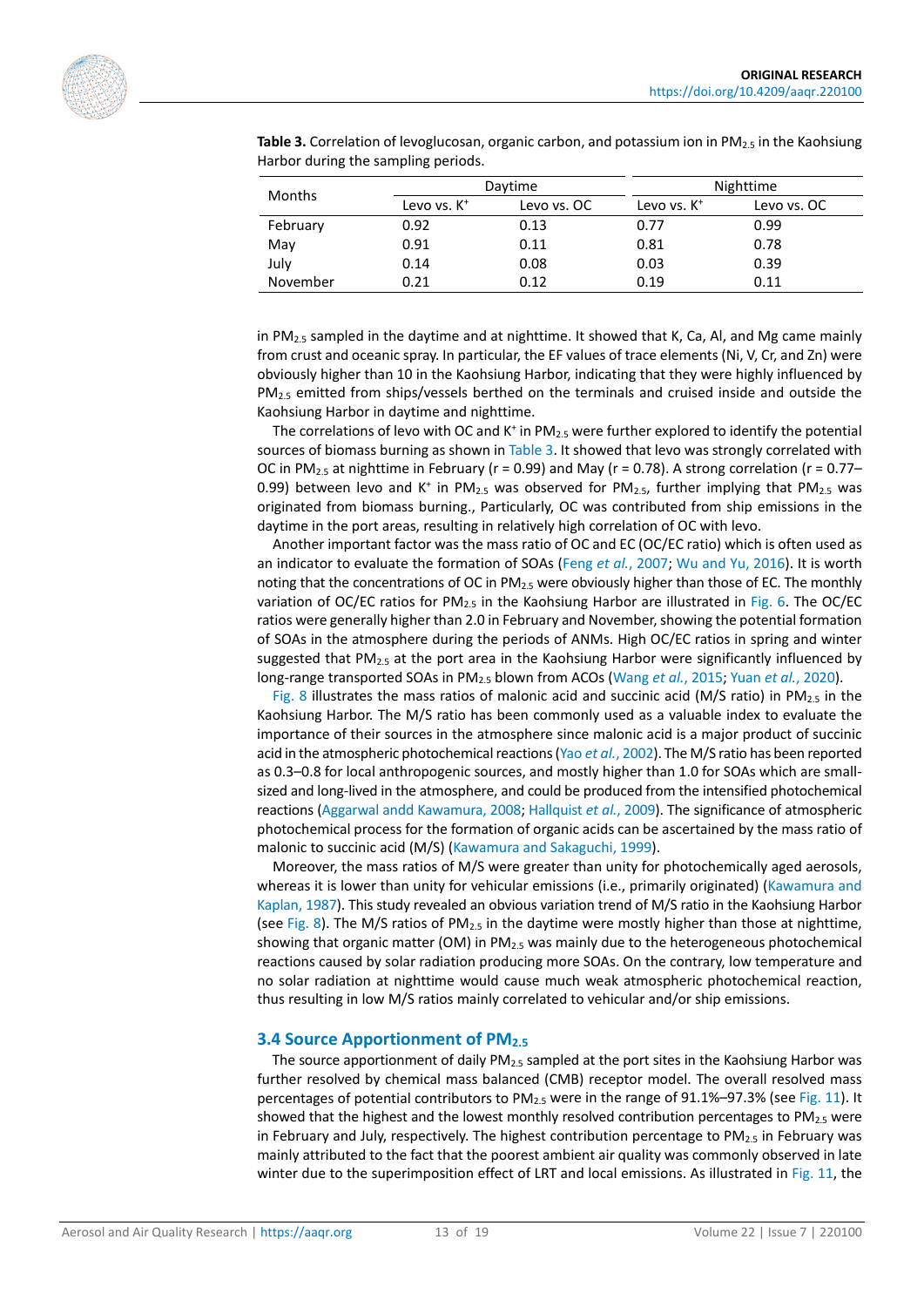<span id="page-13-0"></span>

Fig. 11. Source apportionment of PM<sub>2.5</sub> at the Kaohsiung Harbor resolved by CMB receptor model.

contribution percentages to PM<sub>2.5</sub> at the three port sites was mobile sources (11.3%–16.5%), and followed by ship emissions and oil-fired boilers (8.1%–12.5%), steel plants (6.2%–12.6%), secondary nitrate (4.8%–12.4%), secondary sulfate (6.8%–10.0%), sea salt spray (6.2%–12.2%), fugitive dust (5.7%–8.9%), coal-fired boilers (3.3%–6.8%), incinerators (3.1%–7.3%), organic carbon (2.7%–6.1%), elemental carbon (2.5%–5.8%), petrochemical plants (2.2%–4.9%), cement plants (2.7%–4.5%), and biomass burning (1.6%–4.0%), respectively.

We further resolved the diurnal variation of source apportionment for 12-hr PM<sub>2.5</sub> in the Kaohsiung Harbor. As illustrated in Fig.  $55(a)$ , the averaged source contributor to PM<sub>2.5</sub> solely in the daytime was also mobile sources (14.7%), and followed by ship emissions and oil-fired boiler (10.8%), secondary nitrate (9.8%), secondary sulfate (9.4%), steel plants (8.7%), sea salt spray (8.8%), fugitive dust (6.6%), coal-fired boiler (5.1%), organic carbon (4.7%), elemental carbon (4.4%), incinerators (4.3%), petrochemical plants (4.0%), cement plants (3.8%), and biomass burning (3.2%).

As illustrated in Fig.  $S5(b)$ , the averaged contributor to PM<sub>2.5</sub> solely at nighttime was mobile sources (13.1%), and followed by steel plants (10.0%), ship emissions and oil-fired boiler (9.6%), secondary nitrate (8.6%), sea salt spray (8.6%), secondary sulfate (8.0%), fugitive dust (7.0%), incinerators (5.3%), coal-fired boilers (5.2%), organic carbon (4.3%), elemental carbon (3.7%), cement plants (3.3%), petrochemical plants (3.2%), and biomass burning (2.6%).

Overall, the contribution percentages of mobile sources, ship emissions and oil-fired boilers, steel plants, cement plants, petrochemical plants, sea salt spray, and secondary aerosols in the daytime were always higher than those at nighttime (see [Tables S2–S3\)](https://doi.org/10.4209/aaqr.220100). It was mainly attributed to the fact that anthropogenic activities densely and frequently occurred in the port area during the daytime sampling periods. Under the influence of the sea breeze in the daytime, the contribution of sea salt spray is also higher than those at nighttime. Oppositely, the contributions of fugitive dust and incinerators at nighttime were higher than those in the daytime. It was mainly because strong land breeze blew fugitive road dust and incineration particles from nearby metropolitan area to the Kaohsiung Harbor at nighttime. Moreover, compared to Site ZH, the contribution percentages of sea salt spray were commonly higher at Sites CH and ZH where are close to the port entrances I & II due to the influences of sea breeze blown from outer seas to the port area in the daytime, resulting in higher resolution percentages to  $PM_{2.5}$  in the daytime than those at nighttime.

### **4 CONCLUSIONS**

This study explored the chemical fingerprints, diurnal and monthly variation, and source apportionment of PM<sub>2.5</sub> in the Kaohsiung Harbor. A diurnal variation of PM<sub>2.5</sub> concentrations was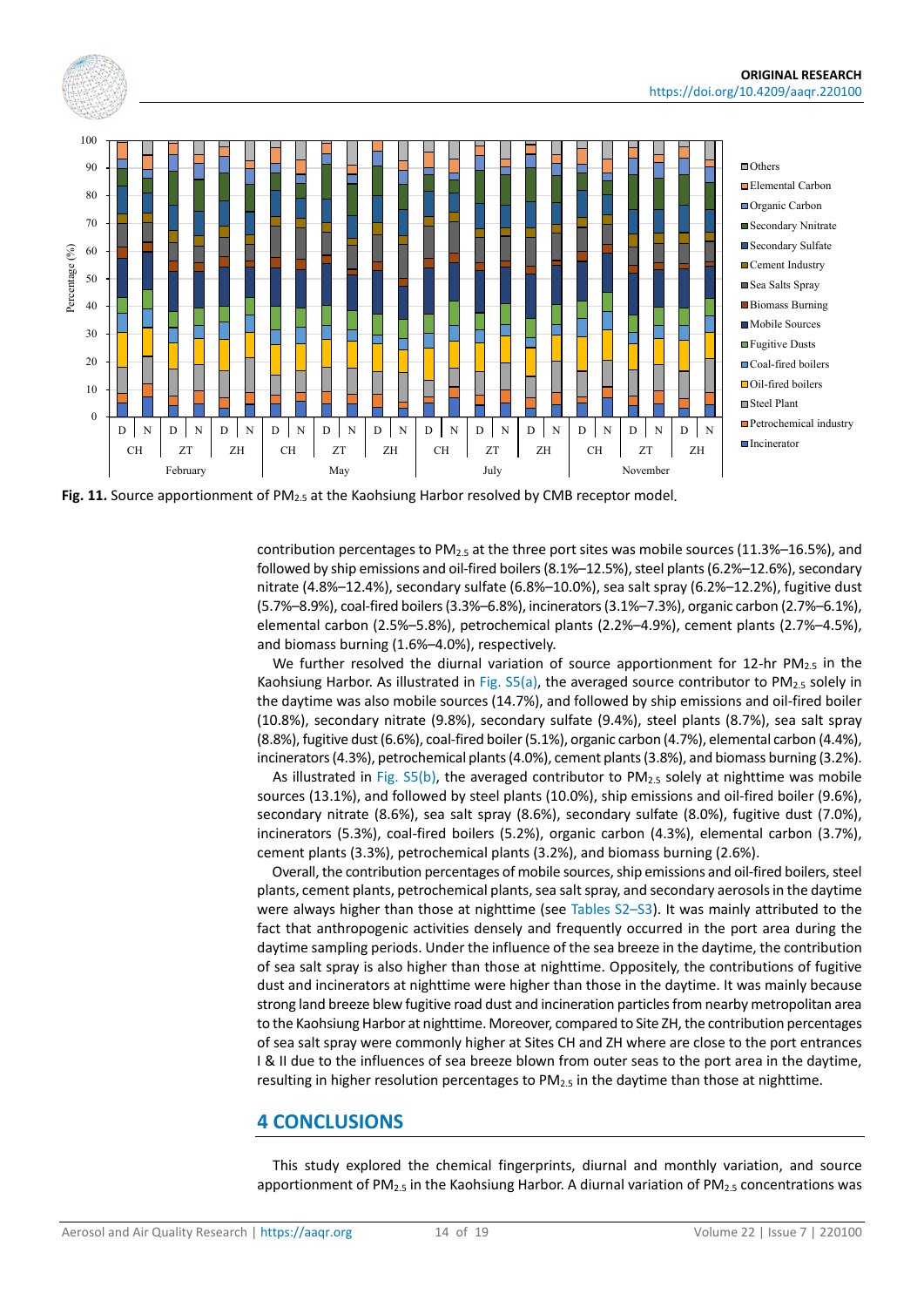

commonly observed in the port area, depicting that nighttime PM<sub>2.5</sub> concentrations (32.5  $\pm$ 16.9  $\mu$ g m<sup>-3</sup>) were higher than those in the daytime (28.2  $\pm$  13.9  $\mu$ g m<sup>-3</sup>) in four months except July. Similarly, the concentrations of SIAs in PM<sub>2.5</sub> at nighttime (10.5  $\pm$  6.7 µg m<sup>-3</sup>) were also higher than those in the daytime (10.3  $\pm$  6.7 µg m<sup>-3</sup>). It was mainly attributed from the prevalence of vehicular exhausts and high ship traffics in the daytime. Moreover, the concentrations of V and Ni were highly correlated with high correlation coefficients (r) of 0.84 and 0.89 in the daytime and at nighttime, respectively, depicting significant contribution of ship emissions to the port PM2.5. The amounts of primary  $PM_2$ , contributed from ship emissions were in the ranges of 1.3–2.9 and 1.4–3.1  $\mu$ g m<sup>-3</sup> in the daytime and at nighttime, respectively. The concentrations of TC (= OC + EC) at nighttime (4.4  $\pm$  2.0  $\mu$ g m<sup>-3</sup>) were always higher than those in the daytime (4.1  $\pm$  1.8  $\mu$ g m<sup>-3</sup>) in February ( $p < 0.05$ ), while an opposite trend was observed in July ( $p < 0.05$ ). It was mainly due to stable atmospheric condition at nighttime and northerly prevailing winds which transported polluted air masses to the Kaohsiung Harbor by ANMs via LRT. In May and July, anthropogenic emissions and vehicular exhausts were more significant in the daytime. The concentrations of levo in the daytime (27.7  $\pm$  1.8 ng m<sup>-3</sup>) were lower than those at nighttime, (30.7  $\pm$  1.5 ng m<sup>-3</sup>) notably owing to low air temperature at nighttime. High M/S ratios in the daytime showed that organic matter (OM) in  $PM_{2.5}$  was mainly attributed to the formation of SOAs by atmospheric chemical reactions. On the contrary, low temperature and no solar radiation at nighttime caused much weak atmospheric chemical reactions, resulting in low M/S ratios mainly correlated to vehicular/ship emissions. The diurnal variation of  $PM_{2.5}$  concentrations and its chemical composition was highly influenced by sea-land breeze. Both primary and secondary PM $_{2.5}$  can be blown from the metropolitan area to the port area by land breeze at nighttime and vice versa by sea breeze in the daytime. Under the condition of low wind speeds at nighttime, the effects of sea-land breeze caused the accumulation of  $PM<sub>2.5</sub>$  in the between of harbor and urban areas, resulting in high concentrations of PM2.5 in the Kaohsiung Harbor and neighboring metropolitan area. The major sources of PM<sub>2.5</sub> in the port area were mobile sources (11.3%-16.5%), ship emissions and oil-fired boilers (8.1%–12.5%), steel plants (6.2%–12.6%), secondary aerosols (4.8%–12.4%), sea salt spray (6.2%–12.2%), and fugitive dust (5.7%–8.9%).

According to the research results, the air quality of the Kaohsiung Harbor at night is poor, especially in February and November. Therefore, it is suggested that the environmental protection agency should strengthen the port area inspection, oil sampling inspection, and street-cleaning at night.

# **ACKNOWLEDGEMENTS**

This study was performed under the auspices of Wisdom Environmental Technical Service and Consultant Company (WETSCC). The authors are grateful to its constant financial support. Special thanks go to Kaohsiung Port of Taiwan International Ports Corporation, Ltd., Police Department of Kaohsiung Harbor, and Southern Coast Patrol Office, Taiwan Coast Guard, for their administrative assistance during the PM<sub>2.5</sub> sampling periods.

# <span id="page-14-0"></span>**SUPPLEMENTARY MATERIAL**

Supplementary material for this article can be found in the online version at [https://doi.](https://doi.org/10.4209/aaqr.220100) [org/10.4209/aaqr.220100](https://doi.org/10.4209/aaqr.220100)

# **REFERENCES**

- <span id="page-14-1"></span>Agarwal, A., Satsangi, A., Lakhani, A., Kumari, K.M. (2020). Seasonal and spatial variability of secondary inorganic aerosols in PM<sub>2.5</sub> at Agra: Source apportionment through receptor models. Chemosphere 242, 125132[. https://doi.org/10.1016/j.chemosphere.2019.125132](https://doi.org/10.1016/j.chemosphere.2019.125132)
- <span id="page-14-2"></span>Aggarwal, S., Kawamura, K. (2008). Molecular distributions and stable carbon isotopic compositions of dicarboxylic acids and related compounds in aerosols from Sapporo, Japan: Implications for photochemical aging during long-range atmospheric transport. J. Geophys. Res. 113, D14301. <https://doi.org/10.1029/2007JD009365>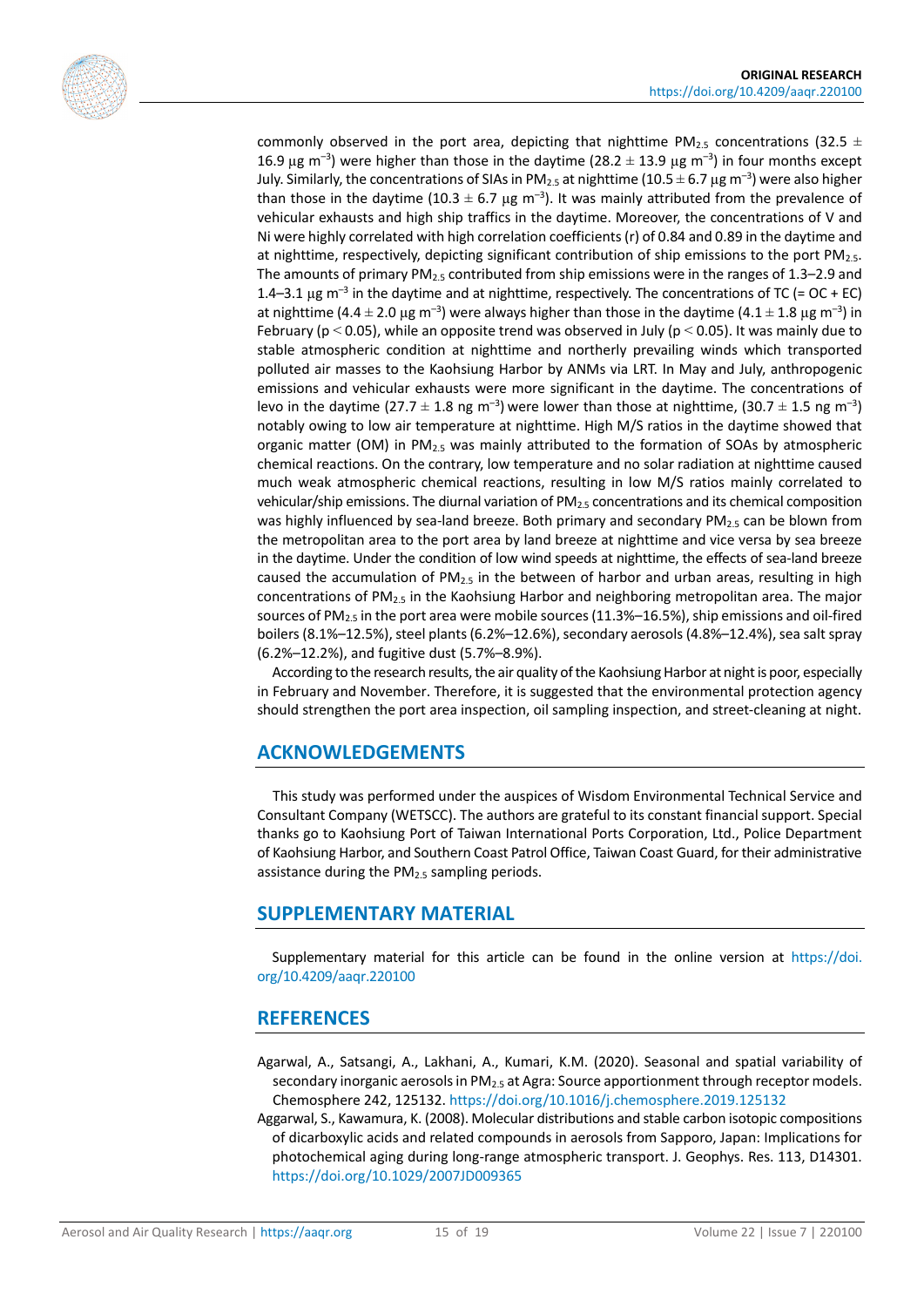<span id="page-15-13"></span><span id="page-15-9"></span><span id="page-15-0"></span>

- Aksoyoglu, S., Baltensperger, U., Prévôt, A.S.H. (2016). Contribution of ship emissions to the concentration and deposition of air pollutants in Europe. Atmos. Chem. Phys. 16, 1895–1906. <https://doi.org/10.5194/acp-16-1895-2016>
- Almeida, C.F., Maciel, V.G., Tsambe, M., de Abreu Cybis, L.F. (2017). Environmental assessment of a bi-fuel thermal power plant in an isolated power system in the Brazilian Amazon region. J. Cleaner Prod. 154, 41–50.<https://doi.org/10.1016/j.jclepro.2017.03.209>
- Bagtasa, G., Yuan, C.S. (2020). Influence of local meteorology on the chemical characteristics of fine particulates in Metropolitan Manila in the Philippines. J. Cleaner Prod. 11, 1359–1369. <https://doi.org/10.1016/j.apr.2020.05.013>
- <span id="page-15-3"></span>Brandt, J., Silver, J.D., Christensen, J.H., Andersen, M.S., Bønløkke, J.H., Sigsgaard, T., Geels, C., Gross, A., Hansen, A.B., Hansen, K.M., Hedegaard, G.B., Kaas, E., Frohn, L.M. (2013). Assessment of past, present and future health-cost externalities of air pollution in Europe and the contribution from international ship traffic using the EVA model system. Atmos. Chem. Phys. 13, 7747–7764.<https://doi.org/10.5194/acp-13-7747-2013>
- <span id="page-15-6"></span>Cames, M., Graichen, J., Siemons, A., Cook, V. (2015). Emission Reduction Targets for International Aviation and Shipping. European Union.<https://doi.org/10.2861/256940>
- <span id="page-15-10"></span>Chang, C.C., Yuan, C.S., Li, T.C., Su, Y.L., Tong, C., Wu, S.P. (2018). Chemical characteristics, source apportionment, and regional transport of marine fine particles toward offshore islands near the coastline of northwestern Taiwan Strait. Environ. Sci. Pollut. Res. Int. 25, 32332–32345. <https://doi.org/10.1007/s11356-018-3093-9>
- <span id="page-15-2"></span>Corbett, J.J., Fischbeck, P. (1997). Emissions from ships. Science 278, 823–824. [https://doi.org/](https://doi.org/10.1126/science.278.5339.823) [10.1126/science.278.5339.823](https://doi.org/10.1126/science.278.5339.823)
- <span id="page-15-7"></span>Corbett, J.J., Winebrake, J.J., Green, E.H., Kasibhatla, P., Eyring, V., Lauer, A. (2007). Mortality from ship emissions: A global assessment. Environ. Sci. Technol. 41, 8512–8518. [https://doi.org/](https://doi.org/10.1021/es071686z) [10.1021/es071686z](https://doi.org/10.1021/es071686z)
- <span id="page-15-4"></span>Ding, A., Wang, T., Zhao, M., Wang, T., Li, Z. (2004). Simulation of sea-land breezes and a discussion of their implications on the transport of air pollution during a multi-day ozone episode in the Pearl River Delta of China. Atmos. Environ. 38, 6737–6750[. https://doi.org/10.1016/j.atmosenv.](https://doi.org/10.1016/j.atmosenv.2004.09.017) [2004.09.017](https://doi.org/10.1016/j.atmosenv.2004.09.017)
- <span id="page-15-15"></span>Engling, G., He, J., Betha, R., Balasubramanian, R. (2014). Assessing the regional impact of indonesian biomass burning emissions based on organic molecular tracers and chemical mass balance modeling. Atmos. Chem. Phys. 14, 8043–8054. [https://doi.org/10.5194/acp-14-8043-](https://doi.org/10.5194/acp-14-8043-2014) [2014](https://doi.org/10.5194/acp-14-8043-2014)
- <span id="page-15-17"></span>Feng, J., Guo, Z., Chan, C.K., Fang, M. (2007). Properties of organic matter in PM<sub>2.5</sub> at Changdao Island, China - A rural site in the transport path of the Asian continental outflow. Atmos. Environ. 41, 1924–1935[. https://doi.org/10.1016/j.atmosenv.2006.10.064](https://doi.org/10.1016/j.atmosenv.2006.10.064)
- <span id="page-15-8"></span>Fu, H., Chen, J. (2017). Formation, features and controlling strategies of severe haze-fog pollutions in China. Sci. Total Environ. 578, 121–138[. https://doi.org/10.1016/j.scitotenv.2016.10.201](https://doi.org/10.1016/j.scitotenv.2016.10.201)
- <span id="page-15-5"></span>Fung, J.C.H. (2005). Observational and modeling analysis of a severe air pollution episode in western Hong Kong. J. Geophys. Res. 110, D09105[. https://doi.org/10.1029/2004jd005105](https://doi.org/10.1029/2004jd005105)
- <span id="page-15-16"></span>Genga, A., Ielpo, P., Siciliano, T., Siciliano, M. (2017). Carbonaceous particles and aerosol mass closure in PM<sub>2.5</sub> collected in a port city. Atmos. Res. 183, 245–254. [https://doi.org/10.1016/j.](https://doi.org/10.1016/j.atmosres.2016.08.022) [atmosres.2016.08.022](https://doi.org/10.1016/j.atmosres.2016.08.022)
- <span id="page-15-12"></span>Gordon, G.E. (1988). Receptor models. Environ. Sci. Technol. 22, 1132–1142. [https://doi.org/](https://doi.org/10.1021/es00175a002) [10.1021/es00175a002](https://doi.org/10.1021/es00175a002)
- <span id="page-15-18"></span>Hallquist, M., Wenger, J.C., Baltensperger, U., Rudich, Y., Simpson, D., Claeys, M., Dommen, J., Donahue, N.M., George, C., Goldstein, A.H., Hamilton, J.F., Herrmann, H., Hoffmann, T., Iinuma, Y., Jang, M., Jenkin, M.E., Jimenez, J.L., Kiendler-Scharr, A., Maenhaut, W., McFiggans, G., *et al.* (2009). The formation, properties and impact of secondary organic aerosol: current and emerging issues. Atmos. Chem. Phys. 9, 5155–5236.<https://doi.org/10.5194/acp-9-5155-2009>
- <span id="page-15-14"></span>Harrison, J.M., Williams, R.J. (1996). A multiclass closed queueing network with unconventional heavy traffic behavior. Ann. Appl. Probab. 6, 1–47[. https://doi.org/10.1214/aoap/1034968064](https://doi.org/10.1214/aoap/1034968064)
- <span id="page-15-11"></span>Hung, C.H., Lo, K.C., Yuan, C.S. (2018). Forming highly polluted PMs caused by the invasion of transboundary air pollutants: Model simulation and discussion. Aerosol Air Qual. Res. 18, 1698–1719.<https://doi.org/10.4209/aaqr.2017.11.0488>

<span id="page-15-1"></span>Isakson, J., Persson, T.A., Selin Lindgren, E. (2001). Identification and assessment of ship emissions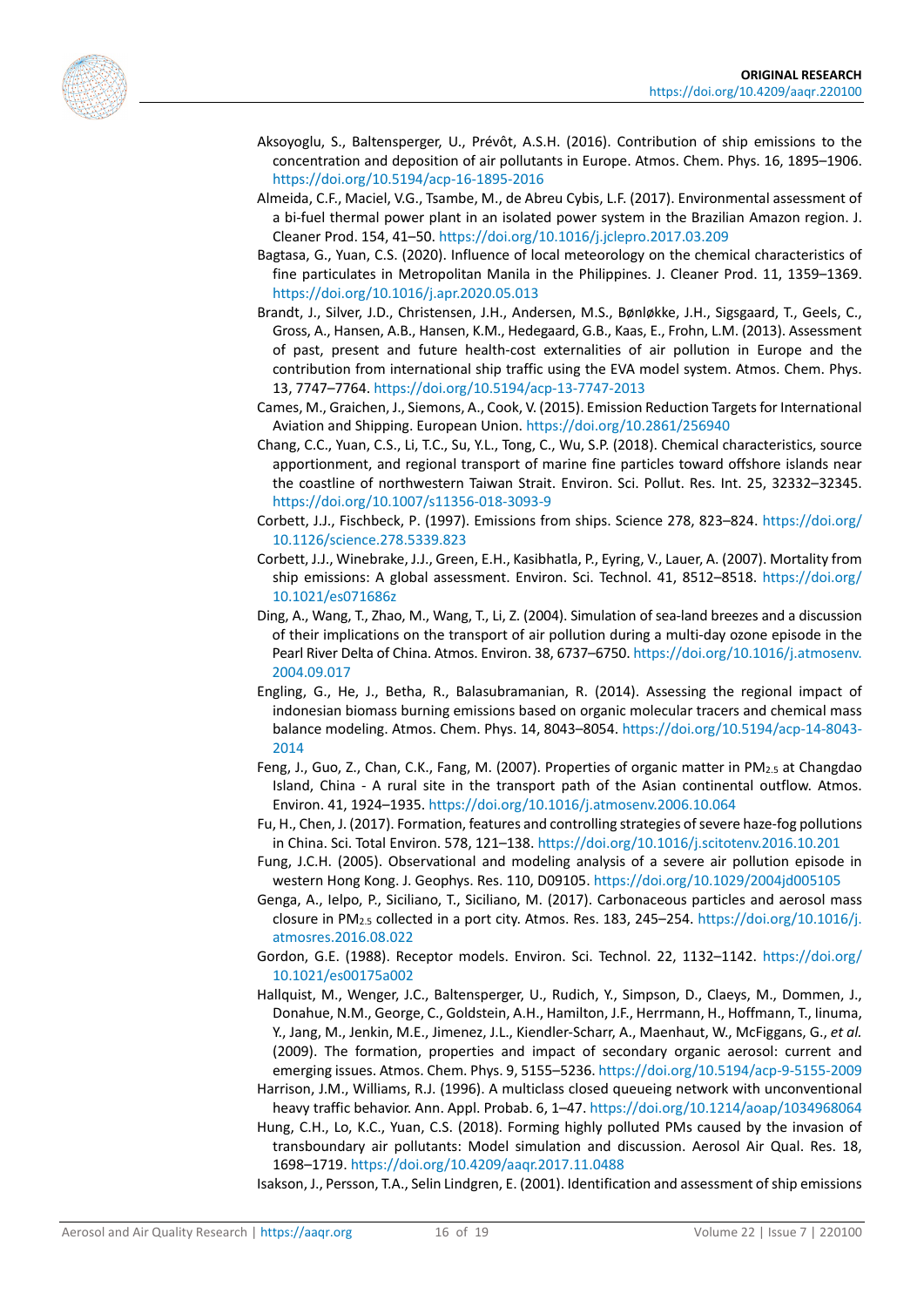<span id="page-16-8"></span><span id="page-16-7"></span>

and their effects in the harbour of Göteborg, Sweden. Atmos. Res. 35, 3659–3666. [https://doi.org/10.1016/s1352-2310\(00\)00528-8](https://doi.org/10.1016/s1352-2310(00)00528-8)

- Johansson, L., Jalkanen, J.P., Kalli, J., Kukkonen, J. (2013). The evolution of shipping emissions and the costs of regulation changes in the northern EU area. Atmos. Chem. Phys. 13, 11375–11389. <https://doi.org/10.5194/acp-13-11375-2013>
- Julian, M. (2000). MARPOL 73/78: the International Convention for the Prevention of Pollution from Ships. Marit. Stud. 2000, 16–23. <https://doi.org/10.1080/07266472.2000.10878605>
- <span id="page-16-17"></span>Kawamura, K., Kaplan, I.R. (1987). Motor exhaust emissions as a primary source for dicarboxylic acids in Los Angeles ambient air. Environ. Sci. Technol. 21, 105–110[. https://doi.org/10.1021/](https://doi.org/10.1021/es00155a014) [es00155a014](https://doi.org/10.1021/es00155a014)
- <span id="page-16-16"></span>Kawamura, K., Sakaguchi, F. (1999). Molecular distributions of water soluble dicarboxylic acids in marine aerosols over the Pacific Ocean including tropics. J. Geophys. Res. 104, 3501–3509. <https://doi.org/10.1029/1998JD100041>
- <span id="page-16-14"></span>Kawamura, K., Bikkina, S. (2016). A review of dicarboxylic acids and related compounds in atmospheric aerosols: Molecular distributions, sources and transformation. Atmos. Res. 170, 140–160.<https://doi.org/10.1016/j.atmosres.2015.11.018>
- <span id="page-16-5"></span>Lang, J., Zhou, Y., Chen, D., Xing, X., Wei, L., Wang, X., Zhao, N., Zhang, Y., Guo, X., Han, L., Cheng, S. (2017). Investigating the contribution of shipping emissions to atmospheric  $PM_{2.5}$  using a combined source apportionment approach. Environ. Pollut. 229, 557–566. [https://doi.org/](https://doi.org/10.1016/j.envpol.2017.06.087) [10.1016/j.envpol.2017.06.087](https://doi.org/10.1016/j.envpol.2017.06.087)
- <span id="page-16-2"></span>Li, L., Lu, C., Chan, P.W., Zhang, X., Yang, H.L., Lan, Z.J., Zhang, W.H., Liu, Y.W., Pan, L., Zhang, L. (2020). Tower observed vertical distribution of  $PM_{2.5}$ , O<sub>3</sub> and NO<sub>x</sub> in the Pearl River Delta. Atmos. Environ. 220, 117083.<https://doi.org/10.1016/j.atmosenv.2019.117083>
- <span id="page-16-0"></span>Liu, H., Fu, M., Jin, X., Shang, Y., Shindell, D., Faluvegi, G., Shindell, C., He, K. (2016). Health and climate impacts of ocean-going vessels in East Asia. Nat. Clim. Change 6, 1037–1041. <https://doi.org/10.1038/nclimate3083>
- <span id="page-16-3"></span>Liu, Z., Lu, X., Feng, J., Fan, Q., Zhang, Y., Yang, X. (2017). Influence of ship emissions on urban air quality: A comprehensive study using highly time-resolved online measurements and numerical simulation in Shanghai. Environ. Sci. Technol. 51, 202–211. [https://doi.org/10.1021/acs.est.](https://doi.org/10.1021/acs.est.6b03834) [6b03834](https://doi.org/10.1021/acs.est.6b03834)
- <span id="page-16-12"></span>Long, C.M., Nascarella, M.A., Valberg, P.A. (2013). Carbon black vs. black carbon and other airborne materials containing elemental carbon: Physical and chemical distinctions. Environ. Pollut. 181, 271–286.<https://doi.org/10.1016/j.envpol.2013.06.009>
- <span id="page-16-6"></span>Lv, Z., Liu, H., Ying, Q., Fu, M., Meng, Z., Wang, Y., Wei, W., Gong, H., He, K. (2018). Impacts of shipping emissions on PM2.5 pollution in China. Atmos. Chem. Phys. 18, 15811–15824. <https://doi.org/10.5194/acp-18-15811-2018>
- <span id="page-16-10"></span>Mamoudou, I., Zhang, F., Chen, Q., Wang, P., Chen, Y. (2018). Characteristics of PM<sub>2.5</sub> from ship emissions and their impacts on the ambient air: A case study in Yangshan Harbor, Shanghai. Sci. Total Environ. 640-641, 207–216[. https://doi.org/10.1016/j.scitotenv.2018.05.261](https://doi.org/10.1016/j.scitotenv.2018.05.261)
- <span id="page-16-4"></span>Marelle, L., Thomas, J.L., Raut, J.C., Law, K.S., Jalkanen, J.P., Johansson, L., Roiger, A., Schlager, H., Kim, J., Reiter, A., Weinzierl, B. (2016). Air quality and radiative impacts of Arctic shipping emissions in the summertime in northern Norway: From the local to the regional scale. Atmos. Chem. Phys. 16, 2359–2379. <https://doi.org/10.5194/acp-16-2359-2016>
- <span id="page-16-15"></span>Mazzei, F., D'Alessandro, A., Lucarelli, F., Nava, S., Prati, P., Valli, G., Vecchi, R. (2008). Characterization of particulate matter sources in an urban environment. Sci. Total Environ. 401, 81–89[. https://doi.org/10.1016/j.scitotenv.2008.03.008](https://doi.org/10.1016/j.scitotenv.2008.03.008)
- <span id="page-16-1"></span>Miller, S.T.K. (2003). Sea breeze: Structure, forecasting, and impacts. Rev. Geophys. 41, 1011. <https://doi.org/10.1029/2003rg000124>
- <span id="page-16-9"></span>Pacyna, J.M. (1984). Estimation of the atmospheric emissions of trace elements from anthropogenic sources in Europe. Atmos. Environ. 18, 41–50. [https://doi.org/10.1016/0004-](https://doi.org/10.1016/0004-6981(84)90227-0) [6981\(84\)90227-0](https://doi.org/10.1016/0004-6981(84)90227-0)
- <span id="page-16-13"></span>Sanz Rodriguez, E., Perron, M.M.G., Strzelec, M., Proemse, B.C., Bowie, A.R., Paull, B. (2020). Analysis of levoglucosan and its isomers in atmospheric samples by ion chromatography with electrospray lithium cationisation - Triple quadrupole tandem mass spectrometry. J. Chromatogr. A 1610, 460557.<https://doi.org/10.1016/j.chroma.2019.460557>

<span id="page-16-11"></span>Saraga, D.E., Tolis, E.I., Maggos, T., Vasilakos, C., Bartzis, J.G. (2019). PM<sub>2.5</sub> source apportionment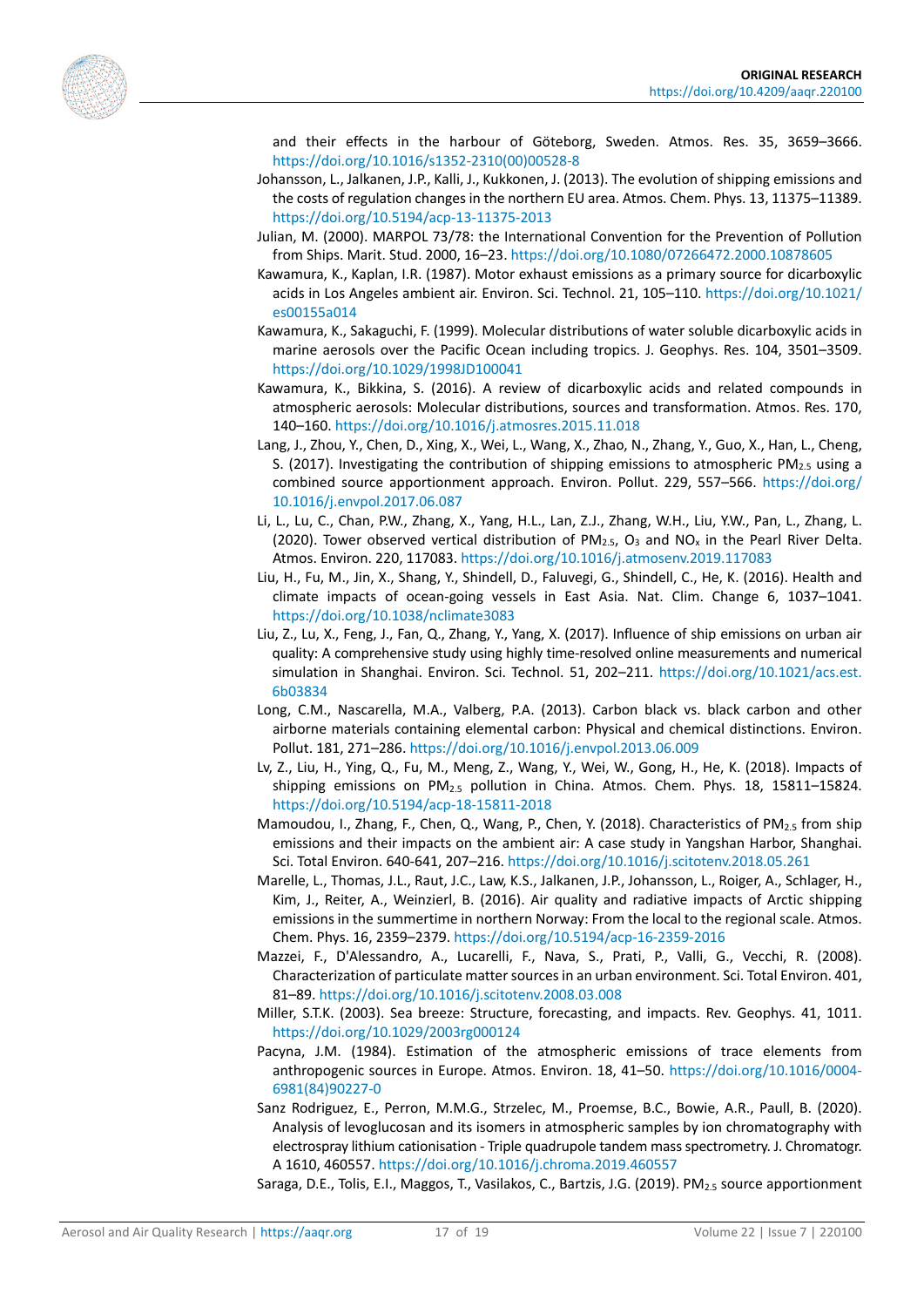<span id="page-17-11"></span><span id="page-17-6"></span>

for the port city of Thessaloniki, Greece. Sci. Total Environ. 650, 2337–2354. [https://doi.org/](https://doi.org/10.1016/j.scitotenv.2018.09.250) [10.1016/j.scitotenv.2018.09.250](https://doi.org/10.1016/j.scitotenv.2018.09.250)

- Simoneit, B.R.T. (2002). Biomass burning A review of organic tracers for smoke from incomplete combustion. Appl. Geochem. 17, 129–162[. https://doi.org/10.1016/S0883-2927\(01\)00061-0](https://doi.org/10.1016/S0883-2927(01)00061-0)
- Tian, L., Ho, K.F., Louie, P.K.K., Qiu, H., Pun, V.C., Kan, H., Yu, I.T.S., Wong, T.W. (2013). Shipping emissions associated with increased cardiovascular hospitalizations. Atmos. Environ. 74, 320– 325[. https://doi.org/10.1016/j.atmosenv.2013.04.014](https://doi.org/10.1016/j.atmosenv.2013.04.014)
- <span id="page-17-2"></span>Tsai, H.H., Yuan, C.S., Hung, C.H., Lin, C., Lin, Y.C. (2011). Influence of sea-land breezes on the tempospatial distribution of atmospheric aerosols over coastal region. J. Air Waste Manage. Assoc. 61, 358–376[. https://doi.org/10.3155/1047-3289.61.4.358](https://doi.org/10.3155/1047-3289.61.4.358)
- <span id="page-17-13"></span>Tseng, Y.L., Wu, C.H., Yuan, C.S., Bagtasa, G., Yen, P.H., Cheng, P.H. (2021). Inter-comparison of chemical characteristics and source apportionment of  $PM_{2.5}$  at two harbors in the Philippines and Taiwan. Sci. Total Environ. 793, 148574[. https://doi.org/10.1016/j.scitotenv.2021.148574](https://doi.org/10.1016/j.scitotenv.2021.148574)
- <span id="page-17-14"></span>Viana, M., Kuhlbusch, T.A.J., Querol, X., Alastuey, A., Harrison, R.M., Hopke, P.K., Winiwarter, W., Vallius, M., Szidat, S., Prévôt, A.S.H., Hueglin, C., Bloemen, H., Wåhlin, P., Vecchi, R., Miranda, A.I., Kasper-Giebl, A., Maenhaut, W., Hitzenberger, R. (2008). Source apportionment of particulate matter in Europe: A review of methods and results. J. Aerosol. Sci. 39, 827–849. <https://doi.org/10.1016/j.jaerosci.2008.05.007>
- <span id="page-17-9"></span>Viana, M., Amato, F., Alastuey, A., Querol, X., Moreno, T., García Dos Santos, S., Herce, M.D., Fernández-Patier, R. (2009). Chemical tracers of particulate emissions from commercial shipping. Environ. Sci. Technol. 43, 7472–7477[. https://doi.org/10.1021/es901558t](https://doi.org/10.1021/es901558t)
- <span id="page-17-0"></span>Wang, C., Corbett, J.J., Winebrake, J.J. (2007). Cost-effectiveness of reducing sulfur emissions from ships. Environ. Sci. Technol. 41, 8233–8239[. https://doi.org/10.1021/es070812w](https://doi.org/10.1021/es070812w)
- <span id="page-17-16"></span>Wang, F., Guo, Z., Lin, T., Hu, L., Chen, Y., Zhu, Y. (2015). Characterization of carbonaceous aerosols over the East China Sea: The impact of the East Asian continental outflow. Atmos. Environ. 110, 163–173.<https://doi.org/10.1016/j.atmosenv.2015.03.059>
- <span id="page-17-12"></span>Wang, S., Yu, R., Shen, H., Wang, S., Hu, Q., Cui, J., Yan, Y., Huang, H., Hu, G. (2019). Chemical characteristics, sources, and formation mechanisms of  $PM_{2.5}$  before and during the Spring Festival in a coastal city in Southeast China. Environ. Pollut. 251, 442–452. [https://doi.org/](https://doi.org/10.1016/j.envpol.2019.04.050) [10.1016/j.envpol.2019.04.050](https://doi.org/10.1016/j.envpol.2019.04.050)
- <span id="page-17-4"></span>Watson, J., Chow, J. (2007). Receptor models for source apportionment of suspended particles. Environ. Sci. Technol. 22, 279–316.<https://doi.org/10.1021/es00175a002>
- <span id="page-17-1"></span>Winnes, H., Styhre, L., Fridell, E. (2015). Reducing GHG emissions from ships in port areas. Res. Transp. Bus. Manage. 17, 73–82[. https://doi.org/10.1016/j.rtbm.2015.10.008](https://doi.org/10.1016/j.rtbm.2015.10.008)
- <span id="page-17-15"></span>Wu, C., Yu, J.Z. (2016). Determination of primary combustion source organic carbon-to-elemental carbon (OC/EC) ratio using ambient OC and EC measurements: Secondary OC-EC correlation minimization method. Atmos. Chem. Phys. 16, 5453–5465. [https://doi.org/10.5194/acp-16-](https://doi.org/10.5194/acp-16-5453-2016) [5453-2016](https://doi.org/10.5194/acp-16-5453-2016)
- <span id="page-17-5"></span>Xu, J., Liu, D., Wu, X., Vu, T. V., Zhang, Y., Fu, P., Sun, Y., Xu, W., Zheng, B., Harrison, R.M., Shi, Z. (2021). Source apportionment of fine organic carbon at an urban site of Beijing using a chemical mass balance model. Atmos. Chem. Phys. 21, 7321–7341[. https://doi.org/10.5194/acp-21-7321-2021](https://doi.org/10.5194/acp-21-7321-2021)
- <span id="page-17-7"></span>Xu, L., Jiao, L., Hong, Z., Zhang, Y., Du, W., Wu, X., Chen, Y., Deng, J., Hong, Y., Chen, J. (2018). Source identification of PM2.5 at a port and an adjacent urban site in a coastal city of China: Impact of ship emissions and port activities. Sci. Total Environ. 634, 1205–1213[. https://doi.org/](https://doi.org/10.1016/j.scitotenv.2018.04.087) [10.1016/j.scitotenv.2018.04.087](https://doi.org/10.1016/j.scitotenv.2018.04.087)
- <span id="page-17-3"></span>Xu, X., Zhang, T. (2020). Spatial-temporal variability of PM2.5 air quality in Beijing, China during 2013–2018. J. Environ. Manage. 262, 110263[. https://doi.org/10.1016/j.jenvman.2020.110263](https://doi.org/10.1016/j.jenvman.2020.110263)
- <span id="page-17-10"></span>Xu, Z., Wen, T., Li, X., Wang, J., Wang, Y. (2015). Characteristics of carbonaceous aerosols in Beijing based on two-year observation. Atmos. Pollut. Res. 6, 202–208. [https://doi.org/10.5094/APR.](https://doi.org/10.5094/APR.2015.024) [2015.024](https://doi.org/10.5094/APR.2015.024)
- <span id="page-17-8"></span>Xue, Y.H., Wu, J.H., Feng, Y.C., Dai, L., Bi, X.H., Li, X., Zhu, T., Tang, S.H., Chen, M.F. (2010). Source characterization and apportionment of  $PM_{10}$  in Panzhihua, China. Aerosol Air Qual. Res. 10, 367–377.<https://doi.org/10.4209/aaqr.2010.01.0002>
- <span id="page-17-17"></span>Yao, X., Fang, M., Chan, C.K. (2002). Size distributions and formation of dicarboxylic acids in atmospheric particles. Atmos. Environ. 36, 2099–2107. [https://doi.org/10.1016/S1352-](https://doi.org/10.1016/S1352-2310(02)00230-3) [2310\(02\)00230-3](https://doi.org/10.1016/S1352-2310(02)00230-3)